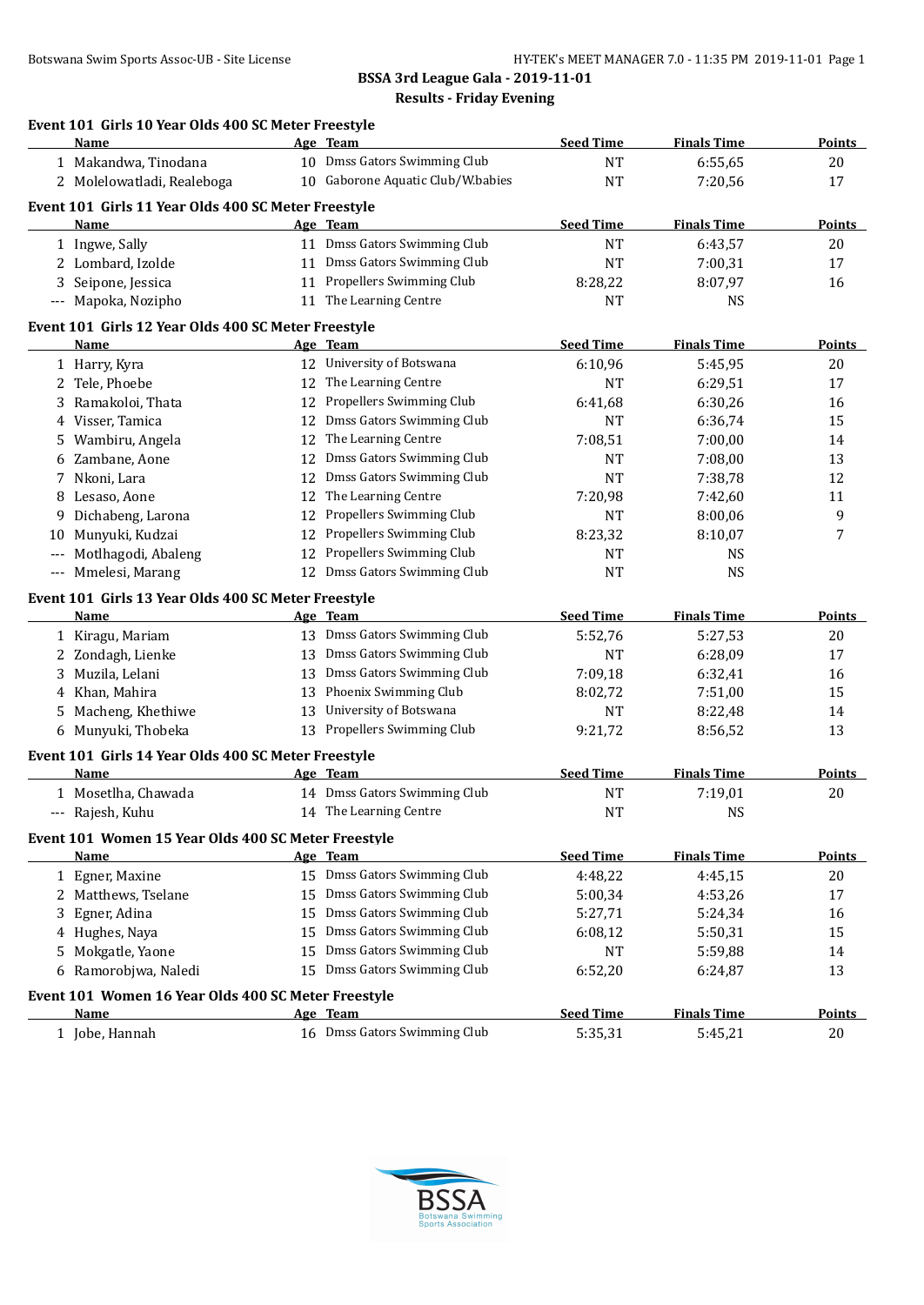|                     | Event 101 Women 17 & Over 400 SC Meter Freestyle<br>Name |    | Age Team                                     | <b>Seed Time</b> | <b>Finals Time</b> | <b>Points</b> |
|---------------------|----------------------------------------------------------|----|----------------------------------------------|------------------|--------------------|---------------|
|                     | 1 van Rooyen, Leone                                      |    | 17 Dmss Gators Swimming Club                 | 5:33,20          | 5:30,03            | 20            |
|                     | 2 Jones, Amy                                             |    | 17 Dmss Gators Swimming Club                 | 5:36,12          | 5:34,99            | 17            |
|                     |                                                          |    |                                              |                  |                    |               |
|                     | Event 102 Boys 9 Year Olds 400 SC Meter Freestyle        |    |                                              |                  |                    |               |
|                     | Name                                                     |    | Age Team<br>9 Gaborone Aquatic Club/W.babies | <b>Seed Time</b> | <b>Finals Time</b> | Points        |
|                     | 1 Modirelabangwe, Tema                                   |    |                                              | <b>NT</b>        | 7:07,07            | 20            |
|                     | Event 102 Boys 10 Year Olds 400 SC Meter Freestyle       |    |                                              |                  |                    |               |
|                     | Name                                                     |    | Age Team                                     | <b>Seed Time</b> | <b>Finals Time</b> | <b>Points</b> |
|                     | 1 Rapson, Zacharey                                       |    | 10 The Learning Centre                       | <b>NT</b>        | 6:40,46            | 20            |
|                     | 2 Scharnick, Christiaan                                  |    | 10 Propellers Swimming Club                  | <b>NT</b>        | 7:19,22            | 17            |
|                     | Event 102 Boys 11 Year Olds 400 SC Meter Freestyle       |    |                                              |                  |                    |               |
|                     | Name                                                     |    | Age Team                                     | <b>Seed Time</b> | <b>Finals Time</b> | <b>Points</b> |
|                     | 1 Garmroudi, Yusurf                                      |    | 11 Gaborone Aquatic Club/W.babies            | 6:37,00          | 6:44,89            | 20            |
|                     | 2 Mwangi, Dean                                           |    | 11 Dmss Gators Swimming Club                 | 7:50,40          | 7:04,69            | 17            |
|                     | 3 Modirelabangwe, Legakwa                                |    | 11 Gaborone Aquatic Club/W.babies            | NT               | 7:08,25            | 16            |
|                     | *4 Kadzirange, Tatenda                                   |    | 11 Gaborone Aquatic Club/W.babies            | <b>NT</b>        | 7:17,37            | 14.50         |
|                     | *4 Khan, Zeeshan                                         |    | 11 Phoenix Swimming Club                     | 7:25,87          | 7:17,37            | 14.50         |
|                     | 6 Morebodi, Theo                                         |    | 11 Propellers Swimming Club                  | 7:44,03          | 7:31,77            | 13            |
|                     | 7 Kgengwenyane, Lentle                                   |    | 11 The Learning Centre                       | 8:29,03          | 8:41,00            | 12            |
|                     |                                                          |    |                                              |                  |                    |               |
|                     | Event 102 Boys 12 Year Olds 400 SC Meter Freestyle       |    |                                              |                  |                    |               |
|                     | Name                                                     |    | Age Team                                     | <b>Seed Time</b> | <b>Finals Time</b> | <b>Points</b> |
|                     | 1 Seetso, Nathan                                         |    | 12 Dmss Gators Swimming Club                 | 6:54,67          | 5:59,62            | 20            |
|                     | 2 Mmelesi, Abaleng                                       |    | 12 Propellers Swimming Club                  | 6:48,98          | 6:07,95            | 17            |
| 3                   | Keitsile, Junior                                         | 12 | Propellers Swimming Club                     | 6:05,31          | 6:09,60            | 16            |
| 4                   | Mangani, Kevin                                           | 12 | Propellers Swimming Club                     | 6:56,46          | 6:19,68            | 15            |
| 5                   | Sethi, Khalil                                            | 12 | Phoenix Swimming Club                        | <b>NT</b>        | 6:37,09            | 14            |
| 6                   | Nsingo, David                                            | 12 | The Learning Centre                          | 7:03,90          | 6:59,47            | 13            |
| 7                   | Manase, Wesley                                           | 12 | The Learning Centre                          | 8:22,29          | 8:14,01            | 12            |
|                     | --- Monchusi, Thulaganyo                                 |    | 12 Propellers Swimming Club                  | <b>NT</b>        | <b>NS</b>          |               |
|                     | Event 102 Boys 13 Year Olds 400 SC Meter Freestyle       |    |                                              |                  |                    |               |
|                     | <b>Name</b>                                              |    | Age Team                                     | <b>Seed Time</b> | <b>Finals Time</b> | <b>Points</b> |
|                     | 1 Matthews, Mmusi                                        |    | 13 Dmss Gators Swimming Club                 | <b>NT</b>        | 6:15,16            | 20            |
|                     | 2 Scharnick, Adriaan                                     |    | 13 Propellers Swimming Club                  | 7:41,53          | 6:43,95            | 17            |
|                     | 3 Matebisi, Loago                                        |    | 13 The Learning Centre                       | <b>NT</b>        | 8:12,12            | 16            |
|                     |                                                          |    |                                              |                  |                    |               |
|                     | Event 102 Boys 14 Year Olds 400 SC Meter Freestyle       |    |                                              |                  |                    |               |
|                     | Name                                                     |    | Age Team                                     | <b>Seed Time</b> | <b>Finals Time</b> | <b>Points</b> |
|                     | 1 Raditladi, Lungile                                     |    | 14 University of Botswana                    | <b>NT</b>        | 7:18,46            | 20            |
|                     | 2 Liu, Shawn                                             |    | 14 The Learning Centre                       | <b>NT</b>        | 7:23,84            | 17            |
| 3                   | Motlhabane, Pule P                                       |    | 14 Propellers Swimming Club                  | NT               | 8:03,60            | 16            |
| $\qquad \qquad - -$ | Bu, Kuncheng                                             |    | 14 Dmss Gators Swimming Club                 | NT               | DQ                 |               |
| ---                 | Ramokwena, Percy                                         |    | 14 The Learning Centre                       | NT               | <b>DNF</b>         |               |
|                     | Event 102 Men 15 Year Olds 400 SC Meter Freestyle        |    |                                              |                  |                    |               |
|                     | Name                                                     |    | Age Team                                     | <b>Seed Time</b> | <b>Finals Time</b> | <b>Points</b> |
|                     | 1 van Rooyen, Benco                                      |    | 15 Dmss Gators Swimming Club                 | 4:54,41          | 4:48,40            | 20            |
|                     | 2 Marumo, Lefika                                         |    | 15 Dmss Gators Swimming Club                 | 5:51,29          | 5:25,82            | 17            |

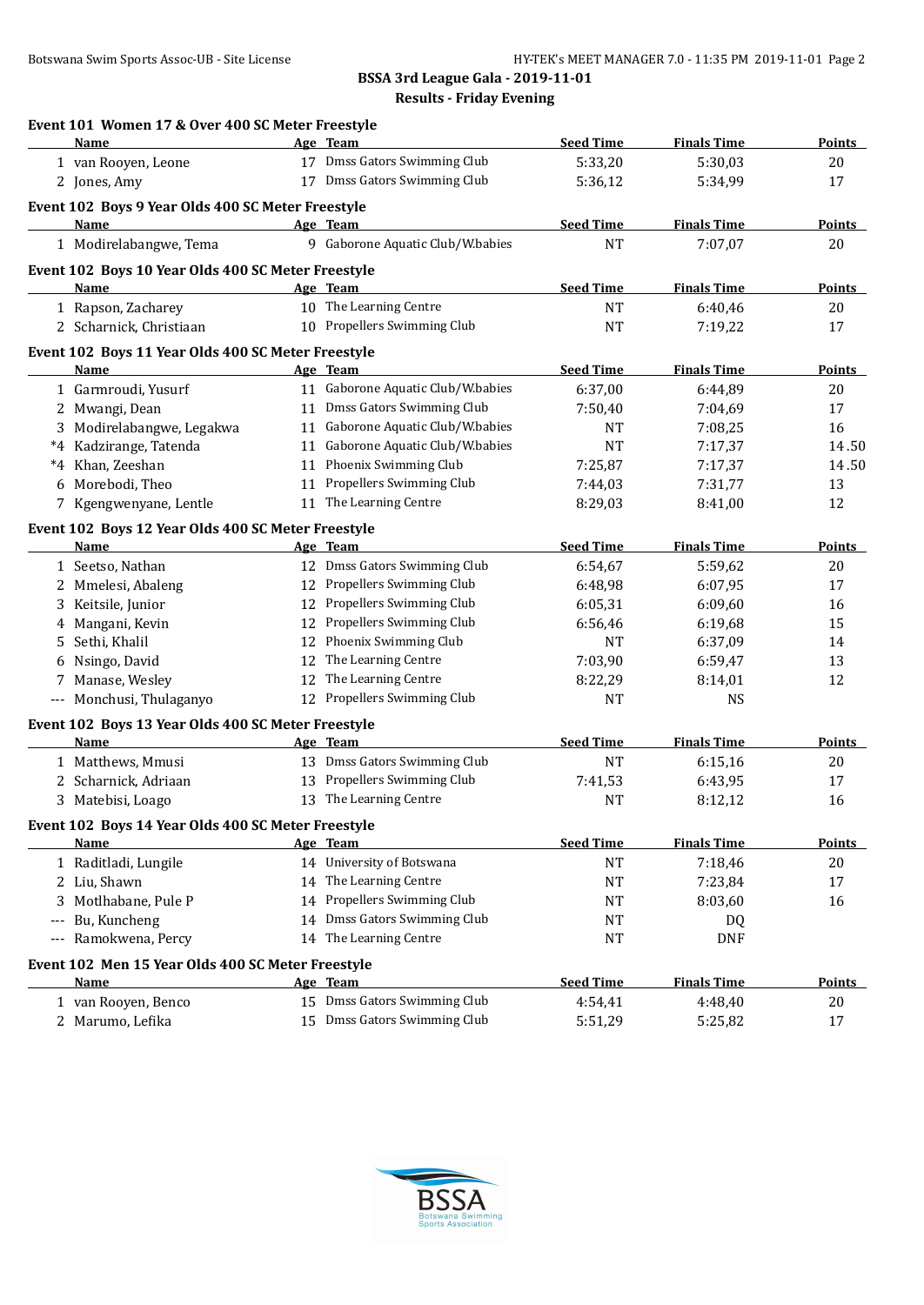## **(Event 102 Men 15 Year Olds 400 SC Meter Freestyle)**

|    | Name                                               |        | Age Team                                                | <b>Seed Time</b> | <b>Finals Time</b> | <b>Points</b> |
|----|----------------------------------------------------|--------|---------------------------------------------------------|------------------|--------------------|---------------|
|    | 3 Sethi, Reyhaan                                   |        | 15 Phoenix Swimming Club                                | <b>NT</b>        | 5:38,35            | 16            |
|    | 4 Khango, Kitso                                    | 15     | Kubu Swimming Club                                      | 6:26,60          | 6:10,50            | 15            |
|    | 5 Seleke, Thabiso                                  |        | 15 Bdf Dolphins                                         | 8:26,50          | 7:20,39            | 14            |
|    | Event 102 Men 16 Year Olds 400 SC Meter Freestyle  |        |                                                         |                  |                    |               |
|    | Name                                               |        | Age Team                                                | <b>Seed Time</b> | <b>Finals Time</b> | Points        |
|    | 1 Bekker, Andile                                   |        | 16 Dmss Gators Swimming Club                            | 4:14,98          | 4:30,80            | 20            |
|    | 2 Jamu, Alexander                                  |        | 16 Dmss Gators Swimming Club                            | <b>NT</b>        | 4:54,69            | 17            |
|    | 3 Harry, Ethan                                     | 16     | University of Botswana                                  | 5:57,70          | 5:39,15            | 16            |
|    | 4 Mosime, Theo M                                   | 16     | Dmss Gators Swimming Club                               | 6:16,39          | 5:50,27            | 15            |
|    | 5 Walsh, Patrick                                   |        | 16 Dmss Gators Swimming Club                            | 4:48,73          | 5:53,30            | 14            |
|    |                                                    |        |                                                         |                  |                    |               |
|    | Event 102 Men 17 & Over 400 SC Meter Freestyle     |        |                                                         |                  |                    |               |
|    | Name                                               |        | Age Team                                                | <b>Seed Time</b> | <b>Finals Time</b> | <b>Points</b> |
|    | 1 Fischer, Ethan                                   |        | 17 Dmss Gators Swimming Club                            | 4:51,80          | 4:39,15            | 20            |
|    | 2 Dzingai, Solomon                                 |        | 19 University of Botswana                               | NT               | 5:23,26            | 17            |
|    | 3 Moffat, Omphile                                  |        | 27 Bdf Dolphins                                         | 6:35,93          | 6:41,14            | 16            |
|    | 4 Kopano, Thabo                                    |        | 24 Bdf Dolphins                                         | 7:39,06          | 7:46,26            | 15            |
|    | Event 103 Girls 8 & Under 50 SC Meter Butterfly    |        |                                                         |                  |                    |               |
|    | <b>Name</b>                                        |        | Age Team                                                | <b>Seed Time</b> | <b>Finals Time</b> | <b>Points</b> |
|    | 1 Kadzrirange, Stephanie                           |        | 8 Gaborone Aquatic Club/W.babies                        | 55,04            | 52,32              | 20            |
|    | 2 Morebodi, Maeva                                  | 8      | Propellers Swimming Club                                | 1:01,26          | 55,52              | 17            |
|    | 3 Mvududu, Joy                                     | 8      | Propellers Swimming Club                                | 58,61            | 58,68              | 16            |
| 4  | Onyadile, Tuduetso                                 | 8      | Dmss Gators Swimming Club                               | 1:01,74          | 59,48              | 15            |
|    | 5 Makandwa, Munatsi                                | 8      | Gaborone Aquatic Club/W.babies                          | NT               | 59,96              | 14            |
| 6  | Onyadile, Boipelo                                  | 8      | Dmss Gators Swimming Club                               | <b>NT</b>        | 1:10,01            | 13            |
| 7  | Thomba, Wada                                       | 8      | Dmss Gators Swimming Club                               | NT               | 1:22,45            | 12            |
|    | --- Lesedi, Leilani                                | 8      | Dmss Gators Swimming Club                               | NT               | DQ                 |               |
|    | Event 103 Girls 9 Year Olds 50 SC Meter Butterfly  |        |                                                         |                  |                    |               |
|    | Name                                               |        | Age Team                                                | <b>Seed Time</b> | <b>Finals Time</b> | <b>Points</b> |
|    |                                                    | 9      | Gaborone Aquatic Club/W.babies                          | 54,41            |                    |               |
|    | 1 Kurewa, Nikita E                                 |        | Propellers Swimming Club                                |                  | 48,94              | 20            |
|    | 2 Dsouza, Megan                                    | 9      | Propellers Swimming Club                                | 1:01,67          | 51,28              | 17            |
| 3  | Ndwapi, Shato                                      | 9      | 9 Phoenix Swimming Club                                 | 49,46            | 52,64              | 16            |
| 4  | Chiweshe, Erykah K                                 |        | Propellers Swimming Club                                | NT               | 54,87              | 15            |
| 5. | Sudharshan, Tharsha                                | 9      | Dmss Gators Swimming Club                               | <b>NT</b>        | 58,36              | 14            |
| 6  | Minta, Nana                                        | 9<br>9 |                                                         | 1:05,46          | 1:00,17            | 13            |
|    | 7 Van Dyk, Dianè                                   |        | Dmss Gators Swimming Club<br>9 Propellers Swimming Club | NT               | 1:01,45            | 12            |
|    | --- Kesiilwe, Kutlo                                |        | 9 Dmss Gators Swimming Club                             | 50,12            | DQ                 |               |
|    | --- Haitsma, Yande E                               |        |                                                         | 51,83            | DQ                 |               |
|    | Event 103 Girls 10 Year Olds 50 SC Meter Butterfly |        |                                                         |                  |                    |               |
|    | Name                                               |        | Age Team                                                | <b>Seed Time</b> | <b>Finals Time</b> | <b>Points</b> |
|    | 1 Haskins, Camille                                 |        | 10 Gaborone Aquatic Club/W.babies                       | 43,69            | 43,93              | 20            |
|    | 2 Saleshando, Melodi                               | 10     | Propellers Swimming Club                                | 45,41            | 45,18              | 17            |
| 3. | Chang, Yun-suh                                     | 10     | Kubu Swimming Club                                      | 51,75            | 45,28              | 16            |
| 4  | Molelowatladi, Realeboga                           | 10     | Gaborone Aquatic Club/W.babies                          | 48,96            | 47,98              | 15            |
| 5  | Makandwa, Tinodana                                 | 10     | Dmss Gators Swimming Club                               | 1:00,35          | 49,51              | 14            |
| 6  | Ramakoloi, Rorisang                                | 10     | Propellers Swimming Club                                | 1:01,33          | 52,05              | 13            |
|    | 7 Dobah, Aisha                                     | 10     | Kubu Swimming Club                                      | 1:01,32          | 53,45              | 12            |

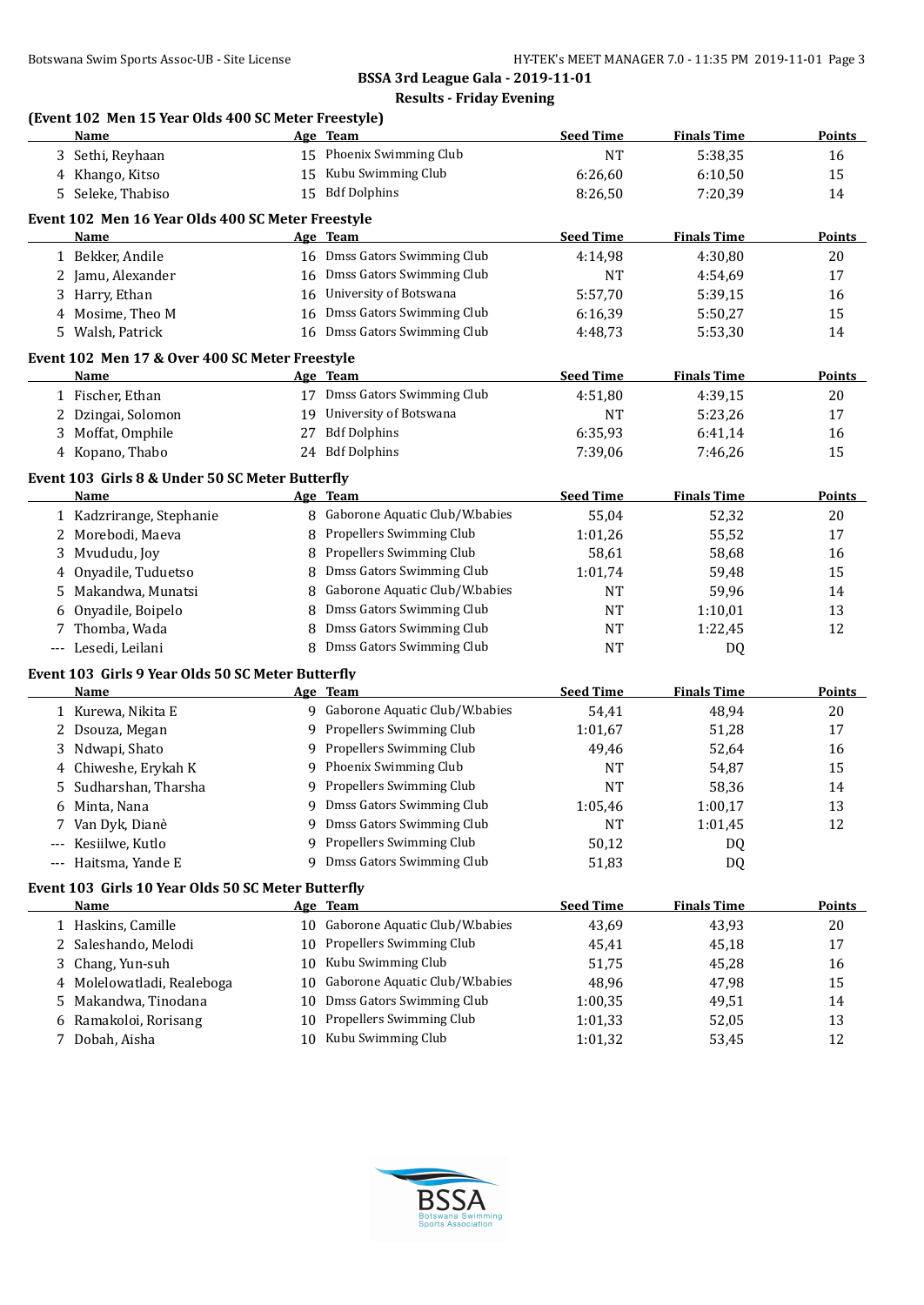#### **(Event 103 Girls 10 Year Olds 50 SC Meter Butterfly)**

|     | <b>Name</b>                                        |    | Age Team                     | <b>Seed Time</b> | <b>Finals Time</b> | <b>Points</b> |
|-----|----------------------------------------------------|----|------------------------------|------------------|--------------------|---------------|
|     | 8 Mojalemotho, Abale                               |    | 10 Propellers Swimming Club  | 1:01,64          | 54,54              | 11            |
| 9   | Chalashika, Resego                                 |    | 10 Propellers Swimming Club  | 1:08,16          | 55,54              | 9             |
| 10  | Lesedi, Noelani                                    | 10 | Dmss Gators Swimming Club    | <b>NT</b>        | 59,49              | 7             |
|     | 11 Mangana, Samantha                               |    | 10 Propellers Swimming Club  | 1:10,82          | 59,96              | 6             |
|     | Event 103 Girls 11 Year Olds 50 SC Meter Butterfly |    |                              |                  |                    |               |
|     | <u>Name</u>                                        |    | Age Team                     | <b>Seed Time</b> | <b>Finals Time</b> | <b>Points</b> |
|     | 1 Ingwe, Sally                                     |    | 11 Dmss Gators Swimming Club | 52,34            | 48,60              | 20            |
|     | 2 Seipone, Jessica                                 |    | 11 Propellers Swimming Club  | 51,42            | 52,53              | 17            |
|     | 3 Lombard, Izolde                                  |    | 11 Dmss Gators Swimming Club | 59,21            | 52,72              | 16            |
|     | 4 Ndzinge, Teto E                                  |    | 11 Dmss Gators Swimming Club | 1:01,70          | 1:01,47            | 15            |
|     | --- Ngwato, Arona Amanda                           |    | 11 Dmss Gators Swimming Club | <b>NT</b>        | DQ                 |               |
|     | --- Baleseng, Arefa                                |    | 11 Bdf Dolphins              | 56,68            | <b>NS</b>          |               |
|     | Event 103 Girls 12 Year Olds 50 SC Meter Butterfly |    |                              |                  |                    |               |
|     | Name                                               |    | Age Team                     | <b>Seed Time</b> | <b>Finals Time</b> | <b>Points</b> |
|     | 1 Harry, Kyra                                      |    | 12 University of Botswana    | 34,12            | 33,83              | 20            |
| 2   | Chang, Ji-eun                                      |    | 12 Kubu Swimming Club        | 43,13            | 39,06              | 17            |
| 3   | Tele, Phoebe                                       | 12 | The Learning Centre          | 41,24            | 39,75              | 16            |
| 4   | Ramakoloi, Thata                                   | 12 | Propellers Swimming Club     | 46,27            | 42,71              | 15            |
| 5   | Visser, Tamica                                     | 12 | Dmss Gators Swimming Club    | 46,37            | 43,34              | 14            |
| 6   | Wambiru, Angela                                    | 12 | The Learning Centre          | 51,78            | 45,21              | 13            |
| 7   | Zambane, Aone                                      | 12 | Dmss Gators Swimming Club    | 50,27            | 46,36              | 12            |
| 8   | Munyuki, Kudzai                                    | 12 | Propellers Swimming Club     | 47,59            | 47,00              | 11            |
| 9   | Dichabeng, Larona                                  | 12 | Propellers Swimming Club     | NT               | 56,12              | 9             |
| 10  | Christmas, Luba                                    | 12 | Phoenix Swimming Club        | 55,08            | 56,65              | 7             |
| 11  | Nkgau, Tanu                                        | 12 | Propellers Swimming Club     | 1:05,64          | 58,23              | 6             |
| 12  | Nkoni, Lara                                        |    | 12 Dmss Gators Swimming Club | 1:04,78          | 1:00,47            | 5             |
|     | 13 Mosetlha, Wanano                                |    | 12 Dmss Gators Swimming Club | NT               | 1:00,62            | 4             |
|     | --- Mmelesi, Marang                                |    | 12 Dmss Gators Swimming Club | 57,07            | <b>NS</b>          |               |
|     | Event 103 Girls 13 Year Olds 50 SC Meter Butterfly |    |                              |                  |                    |               |
|     | <b>Name</b>                                        |    | Age Team                     | <b>Seed Time</b> | <b>Finals Time</b> | <b>Points</b> |
|     | 1 Khama, Warona                                    |    | 13 Kubu Swimming Club        | 38,46            | 39,10              | 20            |
| 2   | Kiragu, Mariam                                     | 13 | Dmss Gators Swimming Club    | 38,18            | 39,32              | 17            |
| 3   | Hatty, Leah                                        | 13 | Dmss Gators Swimming Club    | <b>NT</b>        | 43,75              | 16            |
| 4   | Muzila, Lelani                                     | 13 | Dmss Gators Swimming Club    | 53,30            | 45,21              | 15            |
| 5   | Saleshando, Oratile                                |    | 13 Propellers Swimming Club  | 46,67            | 45,93              | 14            |
|     | 6 Macheng, Khethiwe                                |    | 13 University of Botswana    | NT               | 48,43              | 13            |
|     | 7 Zondagh, Lienke                                  | 13 | Dmss Gators Swimming Club    | 49,75            | 49,38              | 12            |
| 8   | Khan, Mahira                                       | 13 | Phoenix Swimming Club        | 50,84            | 49,61              | 11            |
|     | 9 Khango, Thobo                                    |    | 13 Kubu Swimming Club        | 50,94            | 51,44              | 9             |
|     | Event 103 Girls 14 Year Olds 50 SC Meter Butterfly |    |                              |                  |                    |               |
|     | <u>Name</u>                                        |    | Age Team                     | <b>Seed Time</b> | <b>Finals Time</b> | <b>Points</b> |
|     | 1 Mosetlha, Chawada                                |    | 14 Dmss Gators Swimming Club | 51,06            | 43,01              | 20            |
| 2   | Rajesh, Kuhu                                       |    | 14 The Learning Centre       | NT               | 44,57              | 17            |
| --- | Hatty, Cara                                        |    | 14 Dmss Gators Swimming Club | NT               | DQ                 |               |
| --- | Ngwato, Ame Samantha                               |    | 14 Dmss Gators Swimming Club | 1:01,63          | DQ                 |               |

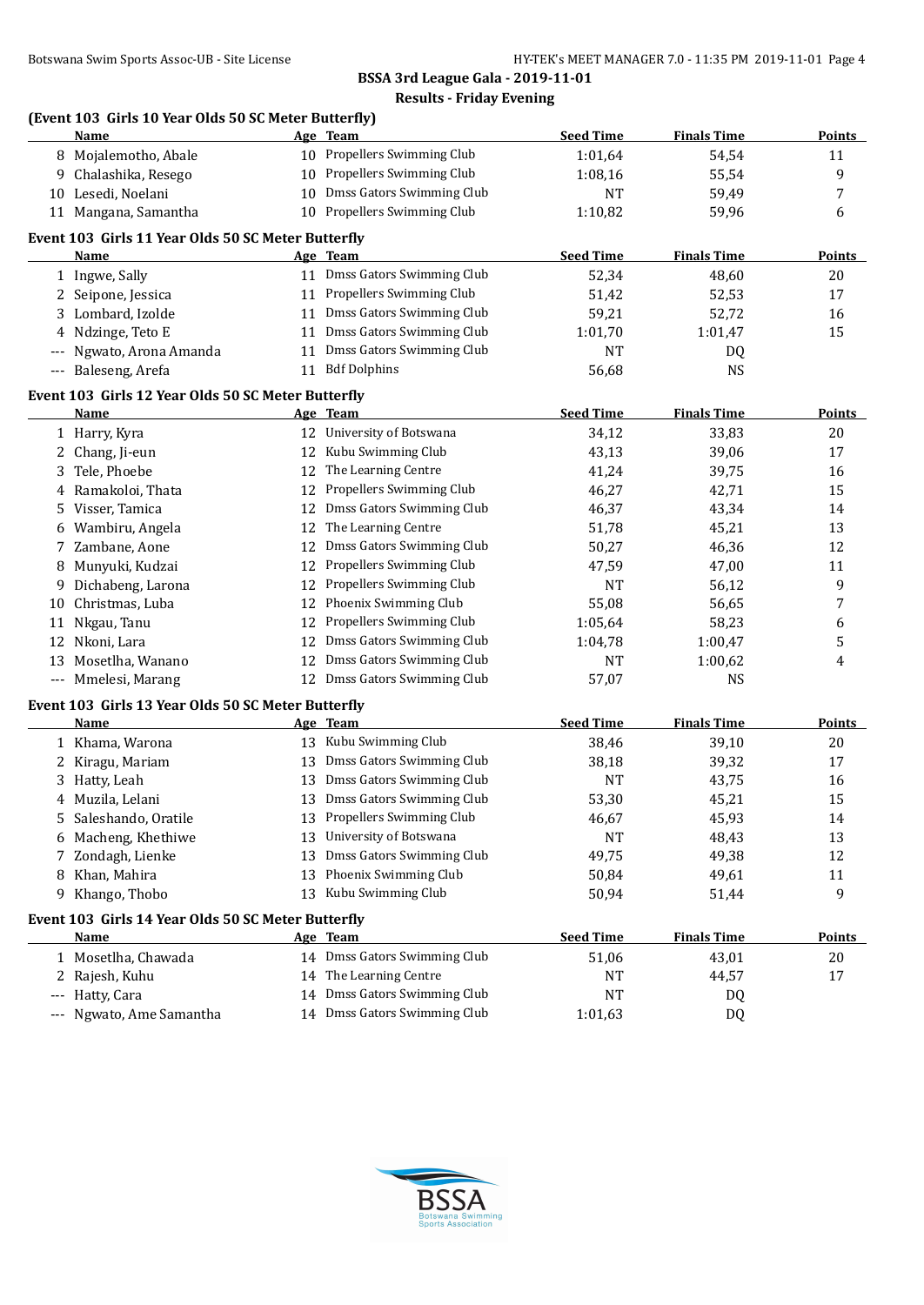|          | Event 103 Women 15 Year Olds 50 SC Meter Butterfly |    |                                   |                  |                    |               |
|----------|----------------------------------------------------|----|-----------------------------------|------------------|--------------------|---------------|
|          | Name                                               |    | Age Team                          | <b>Seed Time</b> | <b>Finals Time</b> | Points        |
|          | 1 Egner, Maxine                                    |    | 15 Dmss Gators Swimming Club      | 30,63            | 30,67              | 20            |
|          | 2 Matthews, Tselane                                |    | 15 Dmss Gators Swimming Club      | 39,27            | 33,92              | 17            |
|          | 3 Hughes, Naya                                     |    | 15 Dmss Gators Swimming Club      | 37,90            | 35,95              | 16            |
| 4        | Mokgatle, Yaone                                    |    | 15 Dmss Gators Swimming Club      | 36,87            | 38,62              | 15            |
| 5        | Egner, Adina                                       |    | 15 Dmss Gators Swimming Club      | 40,43            | 39,44              | 14            |
|          | 6 Ramorobjwa, Naledi                               |    | 15 Dmss Gators Swimming Club      | 47,63            | 46,54              | 13            |
|          | Event 103 Women 16 Year Olds 50 SC Meter Butterfly |    |                                   |                  |                    |               |
|          | Name                                               |    | Age Team                          | <b>Seed Time</b> | <b>Finals Time</b> | Points        |
|          | 1 Jobe, Hannah                                     |    | 16 Dmss Gators Swimming Club      | 35,87            | 37,39              | 20            |
|          | Event 103 Women 17 & Over 50 SC Meter Butterfly    |    |                                   |                  |                    |               |
|          | Name                                               |    | Age Team                          | <b>Seed Time</b> | <b>Finals Time</b> | <b>Points</b> |
|          | 1 Jones, Amy                                       |    | 17 Dmss Gators Swimming Club      | 34,69            | 34,97              | 20            |
|          | 2 van Rooyen, Leone                                |    | 17 Dmss Gators Swimming Club      | 35,46            | 36,01              | 17            |
|          | 3 Letsholo, Lebogang                               |    | 21 Bdf Dolphins                   | <b>NT</b>        | 44,36              | 16            |
|          | 4 Masabata, Queen                                  |    | 20 Bdf Dolphins                   | <b>NT</b>        | 53,74              | 15            |
|          | Event 104 Boys 8 & Under 50 SC Meter Butterfly     |    |                                   |                  |                    |               |
|          | Name                                               |    | Age Team                          | <b>Seed Time</b> | <b>Finals Time</b> | <b>Points</b> |
|          | 1 Bakwena, Leruo                                   |    | 8 Propellers Swimming Club        | 56,56            | 53,28              | 20            |
|          | 2 Chilisa, Jerome                                  |    | 8 Dmss Gators Swimming Club       | <b>NT</b>        | 54,10              | 17            |
|          | Event 104 Boys 9 Year Olds 50 SC Meter Butterfly   |    |                                   |                  |                    |               |
|          | Name                                               |    | Age Team                          | <b>Seed Time</b> | <b>Finals Time</b> | Points        |
|          | 1 Modirelabangwe, Tema                             |    | 9 Gaborone Aquatic Club/W.babies  | 43,38            | 45,36              | 20            |
|          | 2 Walsh, Rory                                      |    | 9 Dmss Gators Swimming Club       | <b>NT</b>        | 1:09,39            | 17            |
|          | Event 104 Boys 10 Year Olds 50 SC Meter Butterfly  |    |                                   |                  |                    |               |
|          | Name                                               |    | Age Team                          | <b>Seed Time</b> | <b>Finals Time</b> | Points        |
|          | 1 Mothelesi, Otsile                                |    | 10 Phoenix Swimming Club          | 48,89            | 43,37              | 20            |
|          | 2 Rapson, Zacharey                                 |    | 10 The Learning Centre            | <b>NT</b>        | 43,67              | 17            |
|          | 3 Harith, Advaith                                  |    | 10 Phoenix Swimming Club          | 52,21            | 47,10              | 16            |
|          | 4 Khango, Letshego                                 |    | 10 Kubu Swimming Club             | 52,31            | 51,35              | 15            |
|          | 5 Scharnick, Christiaan                            |    | 10 Propellers Swimming Club       | 1:03,38          | 52,71              | 14            |
|          | Event 104 Boys 11 Year Olds 50 SC Meter Butterfly  |    |                                   |                  |                    |               |
|          | Name                                               |    | Age Team                          | <b>Seed Time</b> | <b>Finals Time</b> | <b>Points</b> |
|          | 1 Garmroudi, Yusurf                                |    | 11 Gaborone Aquatic Club/W.babies | 36,23            | 36,64              | 20            |
|          | 2 Khonat, Rayhan                                   |    | 11 Phoenix Swimming Club          | 40,21            | 39,21              | 17            |
| 3        | Modirelabangwe, Legakwa                            | 11 | Gaborone Aquatic Club/W.babies    | 44,75            | 40,62              | 16            |
| 4        | Bandy, James                                       | 11 | Kubu Swimming Club                | 45,51            | 45,30              | 15            |
| 5        | Hamilton, Cain                                     | 11 | Kubu Swimming Club                | 50,81            | 45,95              | 14            |
| 6        | Matenge, Larona                                    | 11 | <b>Bdf Dolphins</b>               | <b>NT</b>        | 51,61              | 13            |
| 7        | Kadzirange, Tatenda                                | 11 | Gaborone Aquatic Club/W.babies    | 57,43            | 52,09              | 12            |
| 8        | Khan, Zeeshan                                      | 11 | Phoenix Swimming Club             | 56,97            | 53,87              | 11            |
| 9        | Morebodi, Theo                                     | 11 | Propellers Swimming Club          | 58,82            | 56,16              | 9             |
| 10       | Mwangi, Dean                                       | 11 | Dmss Gators Swimming Club         | 54,65            | 57,67              | 7             |
| 11       | Chiweshe, Luyando E                                | 11 | Phoenix Swimming Club             | NT               | 1:04,66            | 6             |
| $\cdots$ | Matthews, Lebone                                   |    | 11 Dmss Gators Swimming Club      | 52,41            | NS                 |               |
|          |                                                    |    |                                   |                  |                    |               |

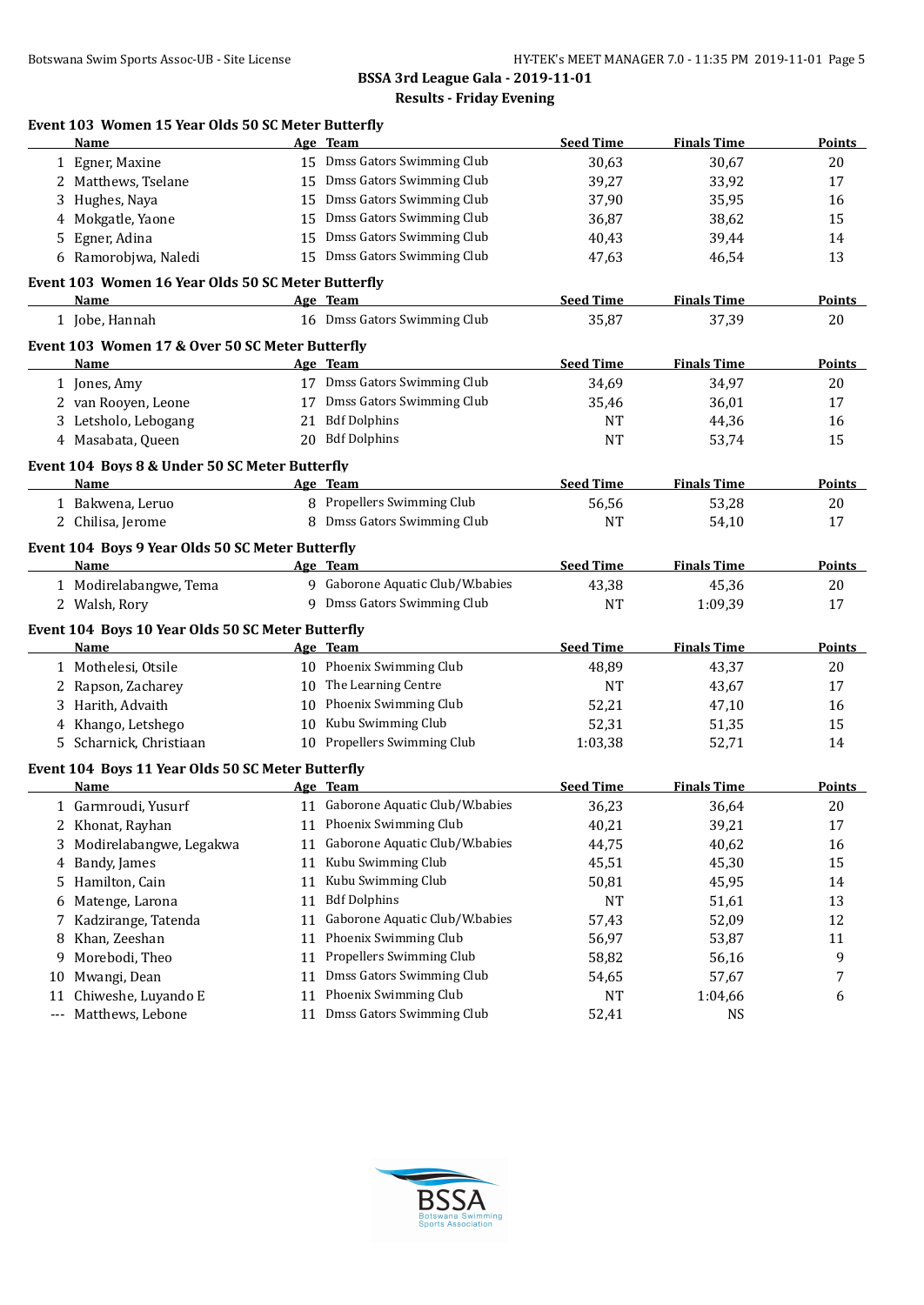#### **Event 104 Boys 12 Year Olds 50 SC Meter Butterfly**

|              | Name                                                      |    | Age Team                       | <b>Seed Time</b>   | <b>Finals Time</b> | <b>Points</b> |
|--------------|-----------------------------------------------------------|----|--------------------------------|--------------------|--------------------|---------------|
|              | 1 Keitsile, Junior                                        |    | 12 Propellers Swimming Club    | 32,07              | 31,17              | 20            |
| $\mathbf{2}$ | Haskins, Ethan                                            | 12 | Gaborone Aquatic Club/W.babies | 36,38              | 35,21              | 17            |
| 3            | Nsingo, David                                             | 12 | The Learning Centre            | 39,07              | 36,00              | 16            |
| 4            | Mmelesi, Abaleng                                          | 12 | Propellers Swimming Club       | 41,08              | 37,71              | 15            |
| 5            | Sethi, Khalil                                             | 12 | Phoenix Swimming Club          | 39,58              | 39,92              | 14            |
| 6            | Seetso, Nathan                                            | 12 | Dmss Gators Swimming Club      | 41,17              | 40,08              | 13            |
| 7            | Mangani, Kevin                                            | 12 | Propellers Swimming Club       | 43,52              | 41,89              | 12            |
| 8            | Manase, Wesley                                            | 12 | The Learning Centre            | 50,84              | 49,54              | 11            |
| 9            | Mulale, Eleriwe                                           | 12 | University of Botswana         | <b>NT</b>          | 51,18              | 9             |
|              | --- Monchusi, Thulaganyo                                  |    | 12 Propellers Swimming Club    | 45,57              | <b>NS</b>          |               |
|              | Event 104 Boys 13 Year Olds 50 SC Meter Butterfly         |    |                                |                    |                    |               |
|              | Name                                                      |    | Age Team                       | <b>Seed Time</b>   | <b>Finals Time</b> | <b>Points</b> |
|              | 1 Matthews, Mmusi                                         |    | 13 Dmss Gators Swimming Club   | <b>NT</b>          | 36,04              | 20            |
|              | 2 Scharnick, Adriaan                                      |    | 13 Propellers Swimming Club    | 40,54              | 40,33              | 17            |
|              | 3 Khan, Akhlaaq                                           | 13 | Phoenix Swimming Club          | <b>NT</b>          | 41,29              | 16            |
|              | 4 Matebisi, Loago                                         | 13 | The Learning Centre            | 57,33              | 50,08              | 15            |
|              | --- Seadimo, Ernest                                       |    | 13 Bdf Dolphins                | <b>NT</b>          | <b>NS</b>          |               |
|              |                                                           |    |                                |                    |                    |               |
|              | Event 104 Boys 14 Year Olds 50 SC Meter Butterfly<br>Name |    | Age Team                       | <b>Seed Time</b>   | <b>Finals Time</b> | <b>Points</b> |
|              | 1 Bu, Kuncheng                                            |    | 14 Dmss Gators Swimming Club   | 38,00              | 37,60              | 20            |
|              | 2 Hatty, Adam                                             |    | 14 Dmss Gators Swimming Club   | NT                 | 44,23              | 17            |
|              | Motlhabane, Pule P                                        |    | 14 Propellers Swimming Club    | NT                 |                    |               |
|              | Raditladi, Lungile                                        | 14 | University of Botswana         | <b>NT</b>          | DQ                 |               |
|              |                                                           | 14 | <b>Bdf Dolphins</b>            |                    | DQ                 |               |
| $---$        | Seetso, Thabang<br>--- Liu, Shawn                         |    | 14 The Learning Centre         | 33,02<br><b>NT</b> | DQ<br><b>NS</b>    |               |
|              |                                                           |    |                                |                    |                    |               |
|              | Event 104 Men 15 Year Olds 50 SC Meter Butterfly          |    |                                |                    |                    |               |
|              | Name                                                      |    | Age Team                       | <b>Seed Time</b>   | <b>Finals Time</b> | <b>Points</b> |
|              | 1 van Rooyen, Benco                                       |    | 15 Dmss Gators Swimming Club   | 31,97              | 32,30              | 20            |
|              | 2 Sethi, Reyhaan                                          |    | 15 Phoenix Swimming Club       | 34,26              | 34,07              | 17            |
| 3.           | Marumo, Lefika                                            |    | 15 Dmss Gators Swimming Club   | 34,69              | 34,47              | 16            |
|              | 4 Khango, Kitso                                           |    | 15 Kubu Swimming Club          | 42,05              | 41,71              | 15            |
|              | Event 104 Men 16 Year Olds 50 SC Meter Butterfly          |    |                                |                    |                    |               |
|              | Name                                                      |    | Age Team                       | <b>Seed Time</b>   | <b>Finals Time</b> | <b>Points</b> |
|              | 1 Jamu, Alexander                                         |    | 16 Dmss Gators Swimming Club   | 28,69              | 28,19              | 20            |
|              | 2 Harry, Ethan                                            |    | 16 University of Botswana      | 30,34              | 29,80              | 17            |
|              | 3 Mosime, Theo M                                          |    | 16 Dmss Gators Swimming Club   | 31,89              | 32,89              | 16            |
|              | --- Walsh, Patrick                                        |    | 16 Dmss Gators Swimming Club   | 28,71              | <b>DFS</b>         |               |
|              | Event 104 Men 17 & Over 50 SC Meter Butterfly             |    |                                |                    |                    |               |
|              | <u>Name</u>                                               |    | Age Team                       | <b>Seed Time</b>   | <b>Finals Time</b> | Points        |
|              | 1 Ngorosha, Tatenda                                       |    | 26 University of Botswana      | 31,37              | 28,97              | 20            |
|              | 2 Fischer, Ethan                                          |    | 17 Dmss Gators Swimming Club   | 29,31              | 29,54              | 17            |
| 3            | Kgang, Lefa                                               | 17 | University of Botswana         | 29,02              | 29,87              | 16            |
| 4            | Dzingai, Solomon                                          | 19 | University of Botswana         | 30,89              | 31,39              | 15            |
| 5            | Motshwari, Karabo                                         | 18 | <b>Bdf Dolphins</b>            | 33,92              | 36,21              | 14            |
| 6            | Mokobi, Bokang                                            |    | 29 Bdf Dolphins                | 37,98              | 37,50              | 13            |
|              |                                                           |    |                                |                    |                    |               |

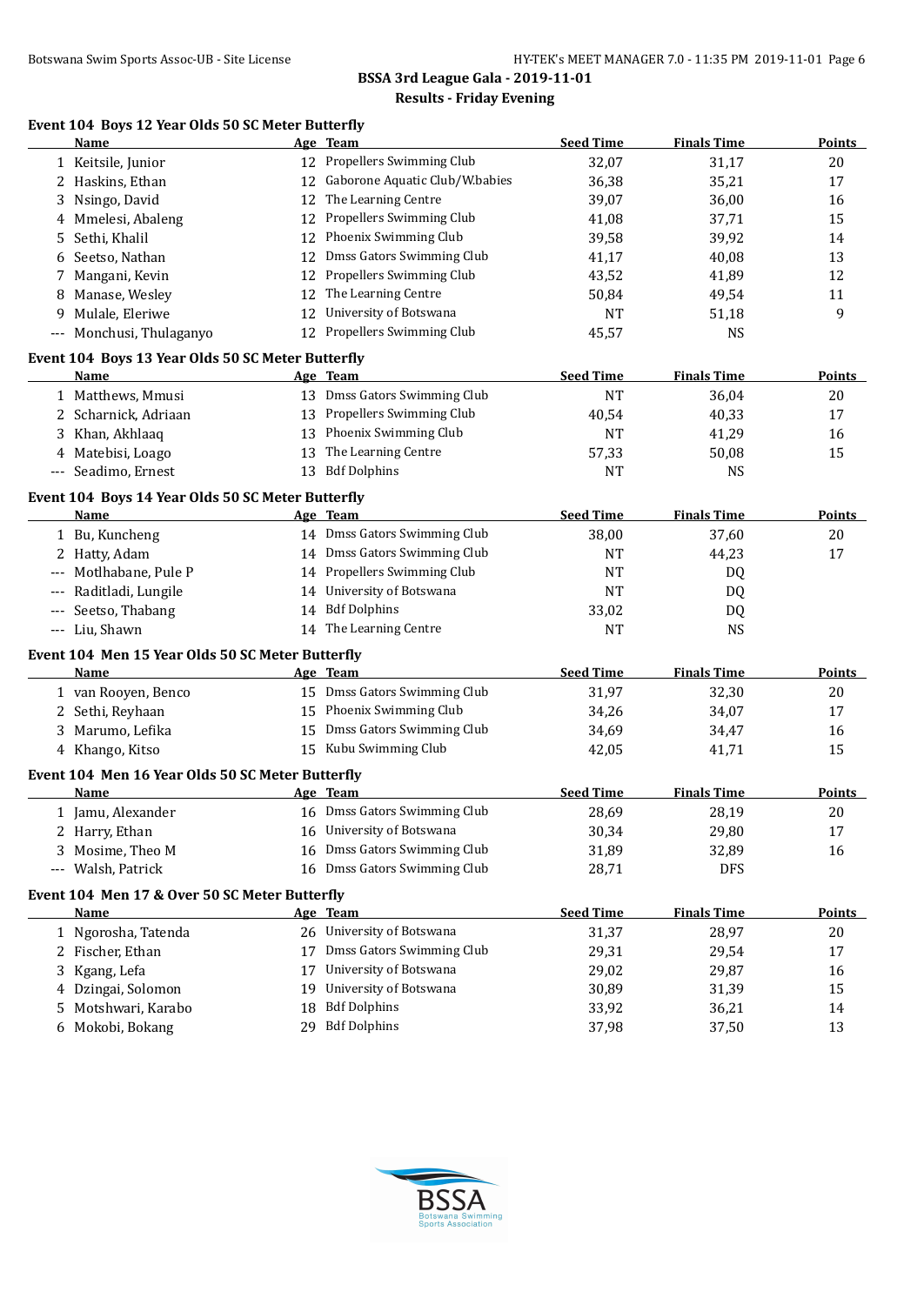# **(Event 104 Men 17 & Over 50 SC Meter Butterfly)**

|     | Name                                                   |    | Age Team                         | <b>Seed Time</b> | <b>Finals Time</b> | <b>Points</b> |
|-----|--------------------------------------------------------|----|----------------------------------|------------------|--------------------|---------------|
|     | 7 Motswetsi, Thato                                     |    | 22 Bdf Dolphins                  | 38,87            | 38,17              | 12            |
|     | 8 Matsake, Kutlwano                                    | 19 | <b>Bdf Dolphins</b>              | 38,95            | 39,10              | 11            |
|     | 9 Moffat, Omphile                                      | 27 | <b>Bdf Dolphins</b>              | 40,07            | 42,58              | 9             |
|     | Event 105 Girls 8 & Under 100 SC Meter Breaststroke    |    |                                  |                  |                    |               |
|     | Name                                                   |    | Age Team                         | <b>Seed Time</b> | <b>Finals Time</b> | <b>Points</b> |
|     | 1 Kadzrirange, Stephanie                               |    | 8 Gaborone Aquatic Club/W.babies | <b>NT</b>        | 2:05,29            | 20            |
|     | 2 Onyadile, Tuduetso                                   | 8  | Dmss Gators Swimming Club        | <b>NT</b>        | 2:11,21            | 17            |
| 3   | Oagile-Motso, Phoebe                                   | 8  | University of Botswana           | NT               | 2:13,28            | 16            |
| 4   | Morebodi, Maeva                                        | 8  | Propellers Swimming Club         | 2:13,62          | 2:21,23            | 15            |
|     | Mvududu, Joy                                           | 8  | Propellers Swimming Club         | <b>NT</b>        | 2:31,26            |               |
| 5   | Thomba, Wada                                           | 8  | Dmss Gators Swimming Club        | <b>NT</b>        | 2:34,54            | 14<br>13      |
| 6   |                                                        | 8  | Gaborone Aquatic Club/W.babies   |                  |                    |               |
| 7   | Makandwa, Munatsi                                      |    | Gaborone Aquatic Club/W.babies   | <b>NT</b>        | 2:35,10            | 12            |
|     | 8 Mokgalo, Ndapiwa L                                   | 8  |                                  | <b>NT</b>        | 2:51,25            | 11            |
|     | Event 105 Girls 9 Year Olds 100 SC Meter Breaststroke  |    |                                  |                  |                    |               |
|     | Name                                                   |    | Age Team                         | <b>Seed Time</b> | <b>Finals Time</b> | <b>Points</b> |
|     | 1 Kurewa, Nikita E                                     |    | 9 Gaborone Aquatic Club/W.babies | 1:57,87          | 1:54,15            | 20            |
|     | 2 Haitsma, Yande E                                     | 9  | Dmss Gators Swimming Club        | <b>NT</b>        | 1:58,53            | 17            |
| 3   | Sudharshan, Tharsha                                    | 9  | Propellers Swimming Club         | 2:19,82          | 2:09,59            | 16            |
| 4   | Boiteto, Sarona                                        | 9  | Gaborone Aquatic Club/W.babies   | <b>NT</b>        | 2:13,15            | 15            |
| 5   | Minta, Nana                                            | 9  | Dmss Gators Swimming Club        | <b>NT</b>        | 2:13,75            | 14            |
| 6   | Ndwapi, Shato                                          | 9  | Propellers Swimming Club         | 2:28,94          | 2:29,14            | 13            |
| 7   | Wambiru, Aisha                                         | 9  | The Learning Centre              | 2:26,76          | 2:32,17            | 12            |
| 8   | Shaikh, Azra                                           | 9  | Kubu Swimming Club               | 2:37,72          | 2:37,73            | 11            |
|     | Kesiilwe, Kutlo                                        | 9  | Propellers Swimming Club         | 2:07,92          | DQ                 |               |
| --- | Dsouza, Megan                                          | 9  | Propellers Swimming Club         | 2:11,39          | DQ                 |               |
| --- | Pelotona, Arona                                        | 9  | Gaborone Aquatic Club/W.babies   | 2:17,83          | DQ                 |               |
|     | Event 105 Girls 10 Year Olds 100 SC Meter Breaststroke |    |                                  |                  |                    |               |
|     | Name                                                   |    | Age Team                         | <b>Seed Time</b> | <b>Finals Time</b> | <b>Points</b> |
|     | 1 Chang, Yun-suh                                       |    | 10 Kubu Swimming Club            | 1:44,69          | 1:39,13            | 20            |
|     | 2 Haskins, Camille                                     | 10 | Gaborone Aquatic Club/W.babies   | 1:52,22          | 1:49,17            | 17            |
| 3   | Khan, Arriana                                          | 10 | Phoenix Swimming Club            | <b>NT</b>        | 1:52,68            | 16            |
| 4   | Molelowatladi, Realeboga                               | 10 | Gaborone Aquatic Club/W.babies   | 1:54,32          | 1:53,92            | 15            |
| 5   | Saleshando, Melodi                                     | 10 | Propellers Swimming Club         | 1:50,76          | 1:55,29            | 14            |
|     | 6 Meshack, Joy                                         | 10 | University of Botswana           | 2:03,91          | 1:57,01            | 13            |
|     | 7 Ramakoloi, Rorisang                                  |    | 10 Propellers Swimming Club      | 2:09,16          | 2:05,83            | 12            |
|     | 8 Mangana, Samantha                                    |    | 10 Propellers Swimming Club      | 2:06,66          | 2:06,31            |               |
|     | 9 Makandwa, Tinodana                                   | 10 | Dmss Gators Swimming Club        | NT               | 2:06,43            | 11<br>9       |
|     | Chalashika, Resego                                     |    | Propellers Swimming Club         |                  |                    |               |
| 10  | Mojalemotho, Abale                                     | 10 | Propellers Swimming Club         | 2:13,83          | 2:10,01            | 7             |
| 11  |                                                        | 10 | Kubu Swimming Club               | 2:16,29          | 2:14,06            | 6             |
| 12  | Dobah, Aisha                                           | 10 |                                  | 2:26,53          | 2:20,59            | 5             |
|     | 13 Lesedi, Noelani                                     | 10 | Dmss Gators Swimming Club        | NT               | 2:34,76            | 4             |
|     | Event 105 Girls 11 Year Olds 100 SC Meter Breaststroke |    |                                  |                  |                    |               |
|     | <b>Name</b>                                            |    | Age Team                         | <b>Seed Time</b> | <b>Finals Time</b> | <b>Points</b> |
|     | 1 Lombard, Izolde                                      |    | 11 Dmss Gators Swimming Club     | 1:49,62          | 1:47,01            | 20            |
|     | 2 Ingwe, Sally                                         | 11 | Dmss Gators Swimming Club        | 1:59,45          | 1:56,51            | 17            |
| 3   | Seipone, Jessica                                       | 11 | Propellers Swimming Club         | 1:59,80          | 2:02,21            | 16            |
|     | 4 Ferguson, Damitta                                    |    | 11 The Learning Centre           | NT               | 2:03,12            | 15            |

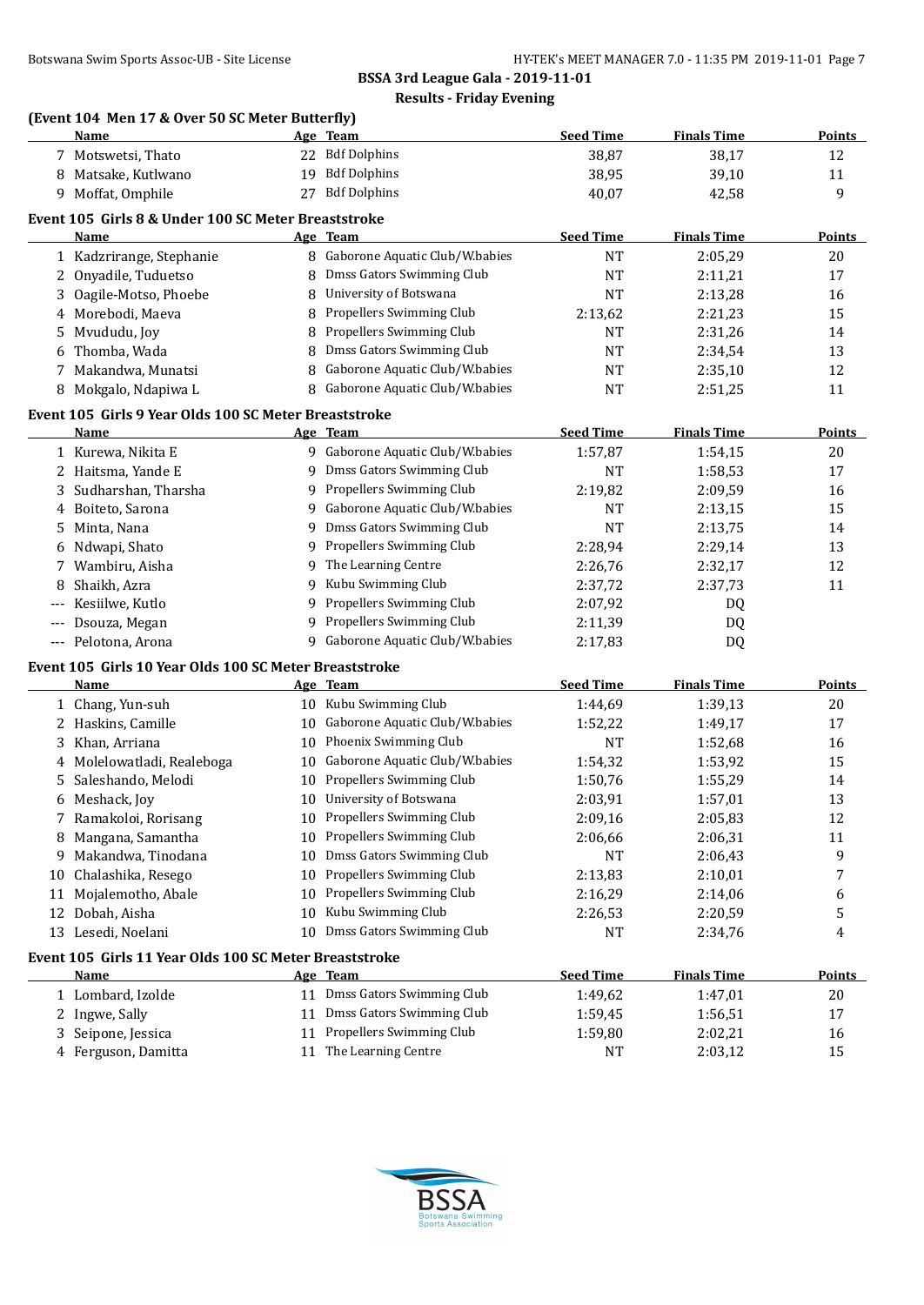#### **(Event 105 Girls 11 Year Olds 100 SC Meter Breaststroke)**

|          | <u>Name</u>                                                           |    | Age Team                                 | <b>Seed Time</b> | <b>Finals Time</b> | <b>Points</b>           |
|----------|-----------------------------------------------------------------------|----|------------------------------------------|------------------|--------------------|-------------------------|
|          | 5 Ndzinge, Teto E                                                     |    | 11 Dmss Gators Swimming Club             | 2:24,30          | 2:18,51            | 14                      |
|          | --- Mapoka, Nozipho                                                   |    | 11 The Learning Centre                   | <b>NT</b>        | DQ                 |                         |
|          | Event 105 Girls 12 Year Olds 100 SC Meter Breaststroke                |    |                                          |                  |                    |                         |
|          | <u>Name</u>                                                           |    | Age Team                                 | <b>Seed Time</b> | <b>Finals Time</b> | <b>Points</b>           |
|          | 1 Harry, Kyra                                                         |    | 12 University of Botswana                | 1:31,26          | 1:33,41            | 20                      |
|          | 2 Chang, Ji-eun                                                       |    | 12 Kubu Swimming Club                    | 1:39,93          | 1:35,85            | 17                      |
|          | Tele, Phoebe                                                          |    | 12 The Learning Centre                   | 1:52,80          | 1:53,93            | 16                      |
| 4        | Visser, Tamica                                                        | 12 | Dmss Gators Swimming Club                | 2:01,55          | 1:54,63            | 15                      |
| 5        | Nkgau, Tanu                                                           | 12 | Propellers Swimming Club                 | 1:58,44          | 1:54,92            | 14                      |
| 6        | Zambane, Aone                                                         | 12 | Dmss Gators Swimming Club                | <b>NT</b>        | 1:55,35            | 13                      |
| 7        | Munyuki, Kudzai                                                       | 12 | Propellers Swimming Club                 | 1:52,48          | 1:55,99            | 12                      |
| 8        | Lesaso, Aone                                                          | 12 | The Learning Centre                      | 1:56,44          | 1:56,35            | 11                      |
| 9.       | Wambiru, Angela                                                       | 12 | The Learning Centre                      | 1:55,81          | 1:57,22            | 9                       |
| 10       | Christmas, Luba                                                       | 12 | Phoenix Swimming Club                    | 2:00,56          | 2:01,75            | 7                       |
| 11       | Nkoni, Lara                                                           | 12 | Dmss Gators Swimming Club                | 1:58,50          | 2:02,15            | 6                       |
|          | 12 Mosetlha, Wanano                                                   | 12 | Dmss Gators Swimming Club                | 2:09,51          | 2:05,32            | 5                       |
|          | 13 Lekoko, Rorisang                                                   | 12 | The Learning Centre                      | <b>NT</b>        | 2:06,09            | 4                       |
|          | 14 Ramakoloi, Thata                                                   | 12 | Propellers Swimming Club                 | 2:20,70          | 2:10,95            | 3                       |
|          | 15 Seetso, Refilwe                                                    | 12 | <b>Bdf Dolphins</b>                      | 2:12,47          | 2:15,29            | $\overline{\mathbf{c}}$ |
|          | 16 Dichabeng, Larona                                                  | 12 | Propellers Swimming Club                 | <b>NT</b>        | 2:16,31            | $\mathbf{1}$            |
|          | 17 McIntyre, Isabella                                                 | 12 | The Learning Centre                      | 2:13,93          | 2:32,42            |                         |
| $\cdots$ | Motlhagodi, Abaleng                                                   | 12 | Propellers Swimming Club                 | 2:00,51          | <b>NS</b>          |                         |
|          | --- Mmelesi, Marang                                                   | 12 | Dmss Gators Swimming Club                | 1:54,52          | <b>NS</b>          |                         |
|          |                                                                       |    |                                          |                  |                    |                         |
|          | Event 105 Girls 13 Year Olds 100 SC Meter Breaststroke<br><u>Name</u> |    | Age Team                                 | <b>Seed Time</b> | <b>Finals Time</b> | <b>Points</b>           |
|          | 1 Kiragu, Mariam                                                      |    | 13 Dmss Gators Swimming Club             | 1:37,48          | 1:35,73            | 20                      |
|          | 2 Saleshando, Oratile                                                 | 13 | Propellers Swimming Club                 | 1:40,64          | 1:39,49            | 17                      |
|          | 3 Khango, Thobo                                                       | 13 | Kubu Swimming Club                       | 1:43,89          | 1:43,33            | 16                      |
|          | 4 Khama, Warona                                                       | 13 | Kubu Swimming Club                       | 1:44,59          | 1:48,35            | 15                      |
| 5        | Muzila, Lelani                                                        | 13 | Dmss Gators Swimming Club                | 1:58,25          | 1:49,40            | 14                      |
| 6        | Zondagh, Lienke                                                       | 13 | Dmss Gators Swimming Club                | 1:52,95          | 1:52,17            | 13                      |
| 7        | Hatty, Leah                                                           | 13 | Dmss Gators Swimming Club                | <b>NT</b>        | 1:55,89            | 12                      |
| 8        | Khan, Mahira                                                          | 13 | Phoenix Swimming Club                    | 2:03,99          | 1:58,73            | 11                      |
| 9        | Macheng, Khethiwe                                                     | 13 | University of Botswana                   | 2:00,14          | 1:59,07            | 9                       |
|          | 10 Munyuki, Thobeka                                                   |    | 13 Propellers Swimming Club              | 1:57,10          | 2:00,01            | 7                       |
|          | --- Ketsano, Manno                                                    |    | 13 Kubu Swimming Club                    | 2:19,78          | DQ                 |                         |
|          |                                                                       |    |                                          |                  |                    |                         |
|          | Event 105 Girls 14 Year Olds 100 SC Meter Breaststroke<br><b>Name</b> |    |                                          | <b>Seed Time</b> | <b>Finals Time</b> | <b>Points</b>           |
|          |                                                                       |    | Age Team<br>14 Dmss Gators Swimming Club |                  |                    |                         |
|          | 1 Mosetlha, Chawada                                                   |    | 14 The Learning Centre                   | 2:07,07          | 1:57,68            | 20                      |
|          | 2 Rajesh, Kuhu                                                        |    |                                          | <b>NT</b>        | 1:58,75            | 17                      |
|          | Event 105 Women 15 Year Olds 100 SC Meter Breaststroke                |    |                                          |                  |                    |                         |
|          | <b>Name</b>                                                           |    | Age Team                                 | <b>Seed Time</b> | <b>Finals Time</b> | <b>Points</b>           |
|          | 1 Matthews, Tselane                                                   |    | 15 Dmss Gators Swimming Club             | 1:32,32          | 1:25,82            | 20                      |
|          | 2 Hughes, Naya                                                        | 15 | Dmss Gators Swimming Club                | 1:33,45          | 1:31,80            | 17                      |
| 3        | Ramorobjwa, Naledi                                                    | 15 | Dmss Gators Swimming Club                | 1:54,41          | 1:49,01            | 16                      |
| $---$    | Mokgatle, Yaone                                                       |    | 15 Dmss Gators Swimming Club             | 1:37,00          | <b>NS</b>          |                         |

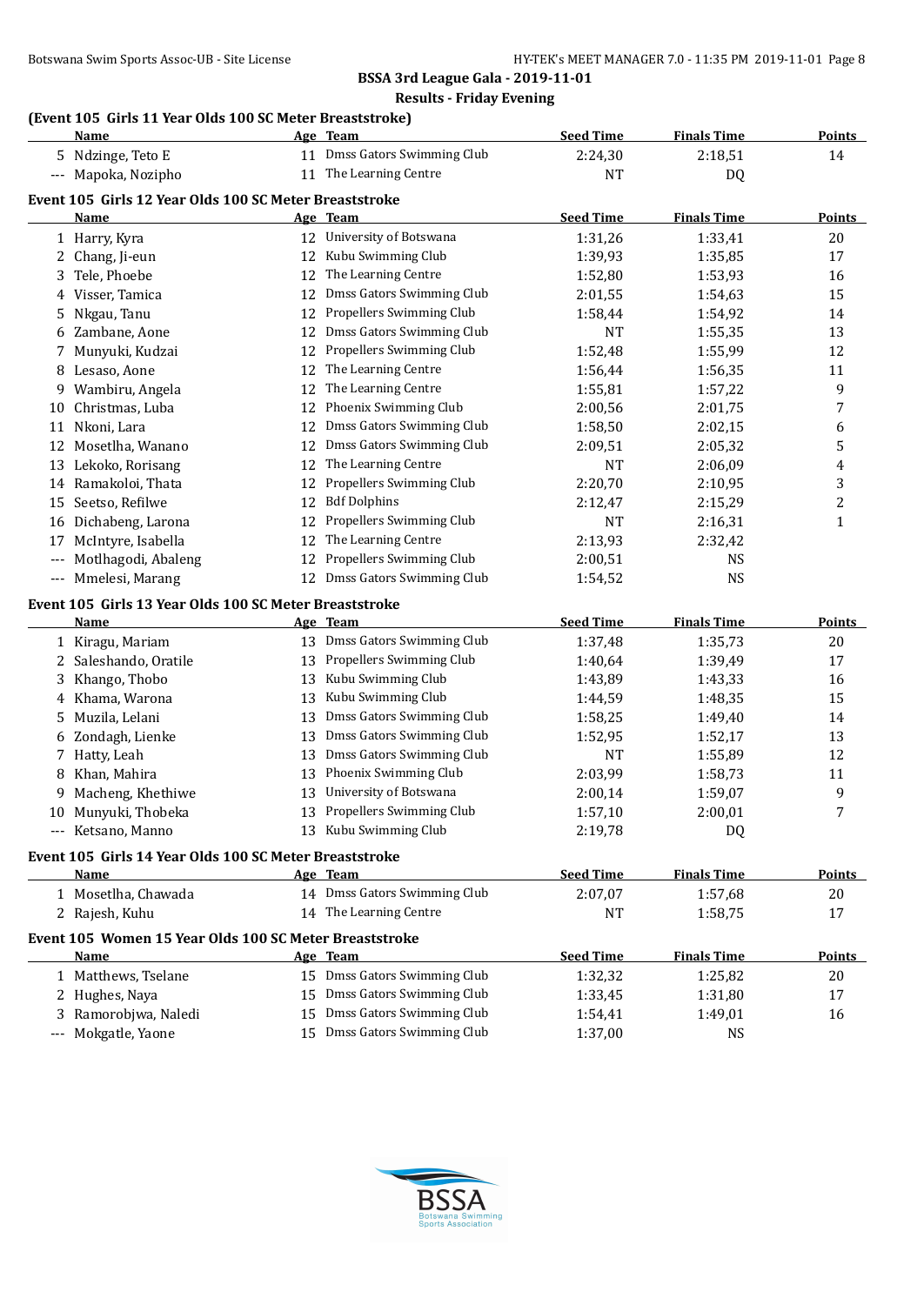|       | Event 105 Women 17 & Over 100 SC Meter Breaststroke<br>Name   |    | Age Team                          | <b>Seed Time</b>     | <b>Finals Time</b> | <b>Points</b> |
|-------|---------------------------------------------------------------|----|-----------------------------------|----------------------|--------------------|---------------|
|       | 1 van Rooyen, Leone                                           |    | 17 Dmss Gators Swimming Club      | 1:41,28              | 1:36,98            | 20            |
|       | 2 Letsholo, Lebogang                                          |    | 21 Bdf Dolphins                   | 1:57,84              | 1:55,37            | 17            |
| 3.    | Macheng, Thato                                                |    | 20 Bdf Dolphins                   | 2:01,14              | 1:55,59            | 16            |
|       | Masabata, Queen                                               | 20 | <b>Bdf Dolphins</b>               | 2:07,94              | 2:01,73            | 15            |
|       | 5 Nsala, Phomolo                                              |    | 25 Bdf Dolphins                   | NT                   | 2:15,25            | 14            |
|       | Event 106 Boys 8 & Under 100 SC Meter Breaststroke            |    |                                   |                      |                    |               |
|       | Name                                                          |    | Age Team                          | <b>Seed Time</b>     | <b>Finals Time</b> | Points        |
|       | 1 Bakwena, Leruo                                              |    | 8 Propellers Swimming Club        | 2:20,87              | 2:02,48            | 20            |
|       | 2 Joseph, Thabang                                             |    | 8 University of Botswana          | NT                   | 2:05,53            | 17            |
| 3     | Molefe, Leago                                                 |    | 8 University of Botswana          | <b>NT</b>            | 2:06,03            | 16            |
|       | 4 Akanyang, Ata                                               |    | 7 Gaborone Aquatic Club/W.babies  | 2:28,47              | 2:15,61            | 15            |
| 5.    | Masire, Basimane                                              |    | 8 Gaborone Aquatic Club/W.babies  | <b>NT</b>            | 2:24,54            | 14            |
|       | Event 106 Boys 9 Year Olds 100 SC Meter Breaststroke          |    |                                   |                      |                    |               |
|       | Name                                                          |    | Age Team                          | <b>Seed Time</b>     | <b>Finals Time</b> | <b>Points</b> |
|       | 1 Modirelabangwe, Tema                                        |    | 9 Gaborone Aquatic Club/W.babies  | 1:55,49              | 1:52,05            | 20            |
| 2     | Mmelesi, Amantle                                              |    | 9 Propellers Swimming Club        | <b>NT</b>            | 2:06,44            | 17            |
|       | --- Nthomiwa, Wapego                                          |    | 9 University of Botswana          | 2:11,52              | DQ                 |               |
|       | Event 106 Boys 10 Year Olds 100 SC Meter Breaststroke         |    |                                   |                      |                    |               |
|       | Name                                                          |    | Age Team                          | <b>Seed Time</b>     | <b>Finals Time</b> | <b>Points</b> |
|       | 1 Khango, Letshego                                            |    | 10 Kubu Swimming Club             | 1:51,66              | 1:49,37            | 20            |
|       | 2 Mokgadi, Thuto                                              |    | 10 Bdf Dolphins                   | 2:07,20              | 1:59,18            | 17            |
|       | 3 Harith, Advaith                                             |    | 10 Phoenix Swimming Club          | NT                   | 2:02,32            | 16            |
| 4     | Mothelesi, Otsile                                             |    | 10 Phoenix Swimming Club          | <b>NT</b>            | 2:05,21            | 15            |
| 5     | Scharnick, Christiaan                                         |    | 10 Propellers Swimming Club       | 2:04,80              | 2:06,48            | 14            |
| 6     | Ruthenberg, Alrick                                            |    | 10 The Learning Centre            | 2:09,30              | 2:14,82            | 13            |
| 7     | Rapson, Zacharey                                              |    | 10 The Learning Centre            | <b>NT</b>            | 2:18,54            | 12            |
|       |                                                               |    |                                   |                      |                    |               |
|       | Event 106 Boys 11 Year Olds 100 SC Meter Breaststroke<br>Name |    | Age Team                          | <b>Seed Time</b>     | <b>Finals Time</b> | <b>Points</b> |
|       | 1 Garmroudi, Yusurf                                           |    | 11 Gaborone Aquatic Club/W.babies | 1:33,87              | 1:33,76            | 20            |
|       | 2 Khonat, Rayhan                                              |    | 11 Phoenix Swimming Club          | 1:38,68              | 1:37,35            | 17            |
|       | 3 Hamilton, Cain                                              |    | 11 Kubu Swimming Club             | 1:46,11              | 1:45,29            |               |
| 4     | Bandy, James                                                  |    | 11 Kubu Swimming Club             |                      | 1:50,04            | 16<br>15      |
|       |                                                               |    | 11 Gaborone Aquatic Club/W.babies | 2:00,22              | 1:50,99            | 14            |
|       | Modirelabangwe, Legakwa                                       |    | 11 Bdf Dolphins                   | 1:49,50<br><b>NT</b> | 1:52,96            | 13            |
|       | 6 Matenge, Larona                                             |    | 11 The Learning Centre            |                      |                    |               |
| 7     | Kgengwenyane, Lentle                                          |    | Gaborone Aquatic Club/W.babies    | 1:51,92              | 1:57,49            | 12            |
| 8     | Moloi, Lethabo                                                | 11 | Propellers Swimming Club          | 1:58,40              | 1:57,53            | 11            |
| 9     | Morebodi, Theo                                                | 11 |                                   | 2:02,00              | 2:06,34            | 9             |
| 10    | Khan, Zeeshan                                                 | 11 | Phoenix Swimming Club             | 2:10,83              | 2:14,25            | 7             |
| 11    | Mwangi, Dean                                                  | 11 | Dmss Gators Swimming Club         | 2:23,91              | 2:16,05            | 6             |
| 12    | Kadzirange, Tatenda                                           | 11 | Gaborone Aquatic Club/W.babies    | 2:05,63              | 2:21,96            | 5             |
| 13    | Dzingai, Botlhe                                               | 11 | University of Botswana            | NT                   | 2:32,69            | 4             |
|       | 14 Letang, Myles                                              | 11 | The Learning Centre               | 2:43,34              | 2:32,78            | 3             |
| $---$ | Matthews, Lebone                                              | 11 | Dmss Gators Swimming Club         | 2:24,57              | <b>NS</b>          |               |

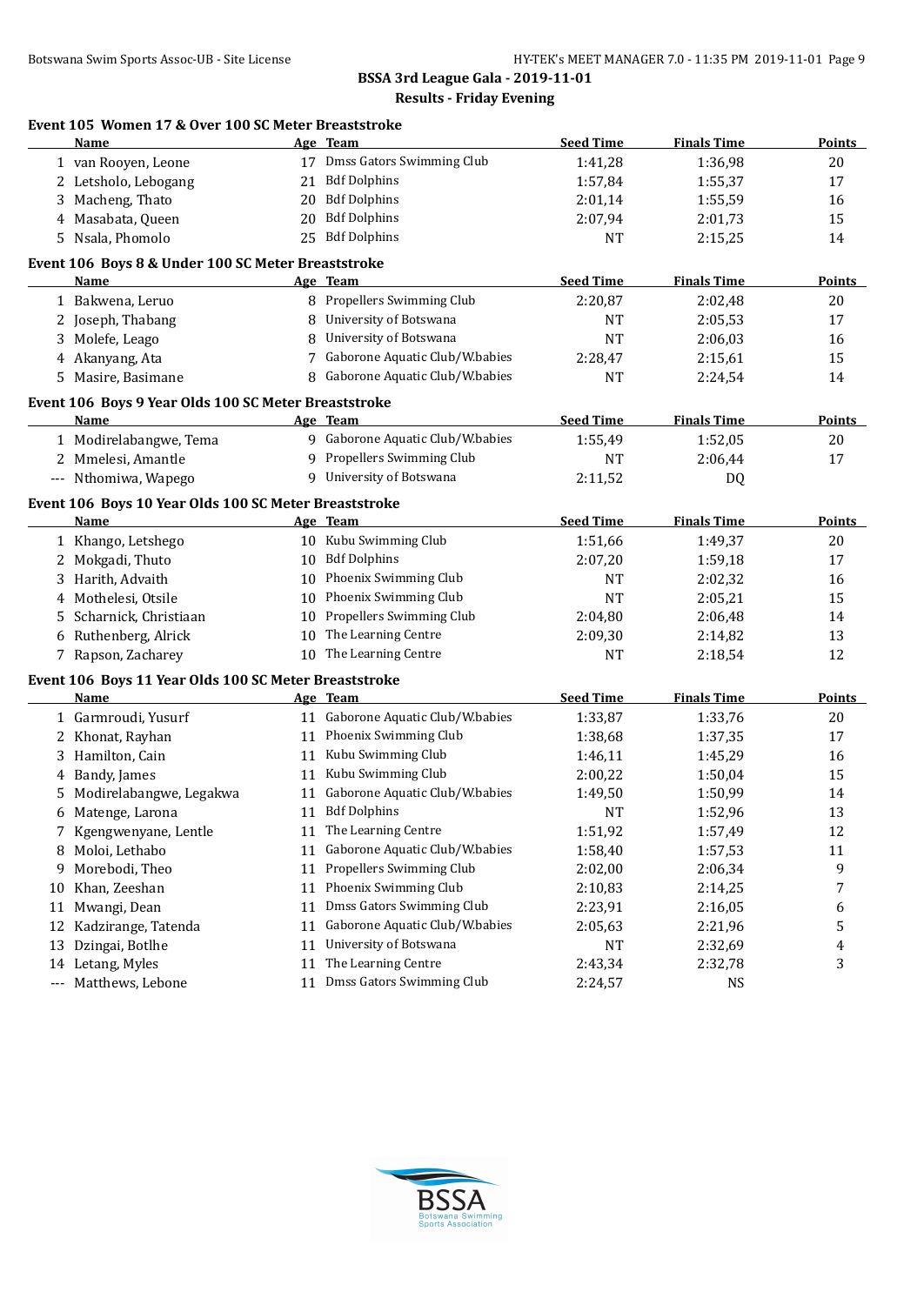#### **Event 106 Boys 12 Year Olds 100 SC Meter Breaststroke**

|    | Name                                                                |    | Age Team                       | <b>Seed Time</b> | <b>Finals Time</b> | <b>Points</b> |
|----|---------------------------------------------------------------------|----|--------------------------------|------------------|--------------------|---------------|
|    | 1 Nsingo, David                                                     |    | 12 The Learning Centre         | 1:30,69          | 1:28,54            | 20            |
|    | 2 Haskins, Ethan                                                    | 12 | Gaborone Aquatic Club/W.babies | 1:35,43          | 1:32,87            | 17            |
|    | 3 Keitsile, Junior                                                  | 12 | Propellers Swimming Club       | 1:36,11          | 1:36,42            | 16            |
|    | 4 Sethi, Khalil                                                     | 12 | Phoenix Swimming Club          | 1:34,49          | 1:39,82            | 15            |
| 5  | Seetso, Nathan                                                      | 12 | Dmss Gators Swimming Club      | 1:43,71          | 1:44,07            | 14            |
| 6  | Mangani, Kevin                                                      | 12 | Propellers Swimming Club       | 1:49,54          | 1:44,68            | 13            |
| 7  | Manase, Wesley                                                      | 12 | The Learning Centre            | 1:51,60          | 1:51,18            | 12            |
| 8  | Kilonda, Joshua                                                     | 12 | The Learning Centre            | 2:08,97          | 2:06,41            | 11            |
|    | Mmelesi, Abaleng                                                    | 12 | Propellers Swimming Club       | 1:51,20          | DQ                 |               |
|    | --- Monchusi, Thulaganyo                                            |    | 12 Propellers Swimming Club    | 1:51,19          | <b>NS</b>          |               |
|    |                                                                     |    |                                |                  |                    |               |
|    | Event 106 Boys 13 Year Olds 100 SC Meter Breaststroke<br>Name       |    | Age Team                       | <b>Seed Time</b> | <b>Finals Time</b> | <b>Points</b> |
|    | 1 Matthews, Mmusi                                                   |    | 13 Dmss Gators Swimming Club   | NT               | 1:27,63            | 20            |
|    |                                                                     | 13 | The Learning Centre            |                  |                    |               |
|    | 2 Matebisi, Loago                                                   |    | The Learning Centre            | 1:45,52          | 1:38,37            | 17            |
|    | 3 Buthongo, Shekinah                                                | 13 |                                | <b>NT</b>        | 1:38,47            | 16            |
|    | 4 Scharnick, Adriaan                                                |    | 13 Propellers Swimming Club    | 1:37,27          | 1:39,59            | 15            |
|    | --- Seadimo, Ernest                                                 |    | 13 Bdf Dolphins                | 2:11,99          | <b>NS</b>          |               |
|    | Event 106 Boys 14 Year Olds 100 SC Meter Breaststroke               |    |                                |                  |                    |               |
|    | Name                                                                |    | Age Team                       | <b>Seed Time</b> | <b>Finals Time</b> | <b>Points</b> |
|    | 1 Liu, Shawn                                                        |    | 14 The Learning Centre         | NT               | 1:37,78            | 20            |
|    | 2 Hatty, Adam                                                       |    | 14 Dmss Gators Swimming Club   | <b>NT</b>        | 1:39,58            | 17            |
|    | 3 Bu, Kuncheng                                                      | 14 | Dmss Gators Swimming Club      | 1:40,45          | 1:41,51            | 16            |
|    | 4 Seetso, Thabang                                                   | 14 | <b>Bdf Dolphins</b>            | 1:46,88          | 1:42,40            | 15            |
| 5. | Raditladi, Lungile                                                  | 14 | University of Botswana         | 1:43,58          | 1:43,34            | 14            |
| 6  | Motlhabane, Pule P                                                  | 14 | Propellers Swimming Club       | <b>NT</b>        | 2:08,53            | 13            |
|    | Mangadi, Wetsho                                                     | 14 | The Learning Centre            | <b>NT</b>        | DQ                 |               |
|    | --- Ramokwena, Percy                                                | 14 | The Learning Centre            | <b>NT</b>        | DQ                 |               |
|    | Event 106 Men 15 Year Olds 100 SC Meter Breaststroke                |    |                                |                  |                    |               |
|    | <b>Name</b>                                                         |    | Age Team                       | <b>Seed Time</b> | <b>Finals Time</b> | <b>Points</b> |
|    | 1 Sethi, Reyhaan                                                    |    | 15 Phoenix Swimming Club       | 1:28,65          | 1:27,18            | 20            |
|    | 2 van Rooyen, Benco                                                 |    | 15 Dmss Gators Swimming Club   | 1:35,94          | 1:33,36            | 17            |
|    | 3 Khango, Kitso                                                     |    | 15 Kubu Swimming Club          | 1:31,66          | 1:36,95            | 16            |
|    |                                                                     |    |                                |                  |                    |               |
|    | Event 106 Men 16 Year Olds 100 SC Meter Breaststroke<br><b>Name</b> |    | Age Team                       | <b>Seed Time</b> | <b>Finals Time</b> | <b>Points</b> |
|    |                                                                     |    | 16 University of Botswana      |                  |                    |               |
|    | 1 Harry, Ethan                                                      |    | 16 Dmss Gators Swimming Club   | 1:21,95          | 1:19,75            | 20            |
|    | 2 Mosime, Theo M                                                    |    | Dmss Gators Swimming Club      | 1:27,78          | 1:28,31            | 17            |
|    | 3 Walsh, Patrick                                                    | 16 |                                | 1:20,97          | 1:31,06            | 16            |
|    | --- Kandela, Rawa                                                   |    | 16 University of Botswana      | NT               | <b>NS</b>          |               |
|    | Event 106 Men 17 & Over 100 SC Meter Breaststroke                   |    |                                |                  |                    |               |
|    | Name                                                                |    | Age Team                       | <b>Seed Time</b> | <b>Finals Time</b> | <b>Points</b> |
|    | 1 Fischer, Ethan                                                    |    | 17 Dmss Gators Swimming Club   | 1:08,72          | 1:10,04            | 20            |
|    | 2 Dzingai, Solomon                                                  | 19 | University of Botswana         | NT               | 1:22,48            | 17            |
| 3. | Motshwari, Karabo                                                   | 18 | <b>Bdf Dolphins</b>            | 1:23,35          | 1:24,12            | 16            |
| 4  | Motswetsi, Thato                                                    | 22 | <b>Bdf Dolphins</b>            | 1:29,67          | 1:29,87            | 15            |
|    | 5 Mekgwe, Bonno                                                     | 26 | <b>Bdf Dolphins</b>            | 1:37,82          | 1:34,25            | 14            |

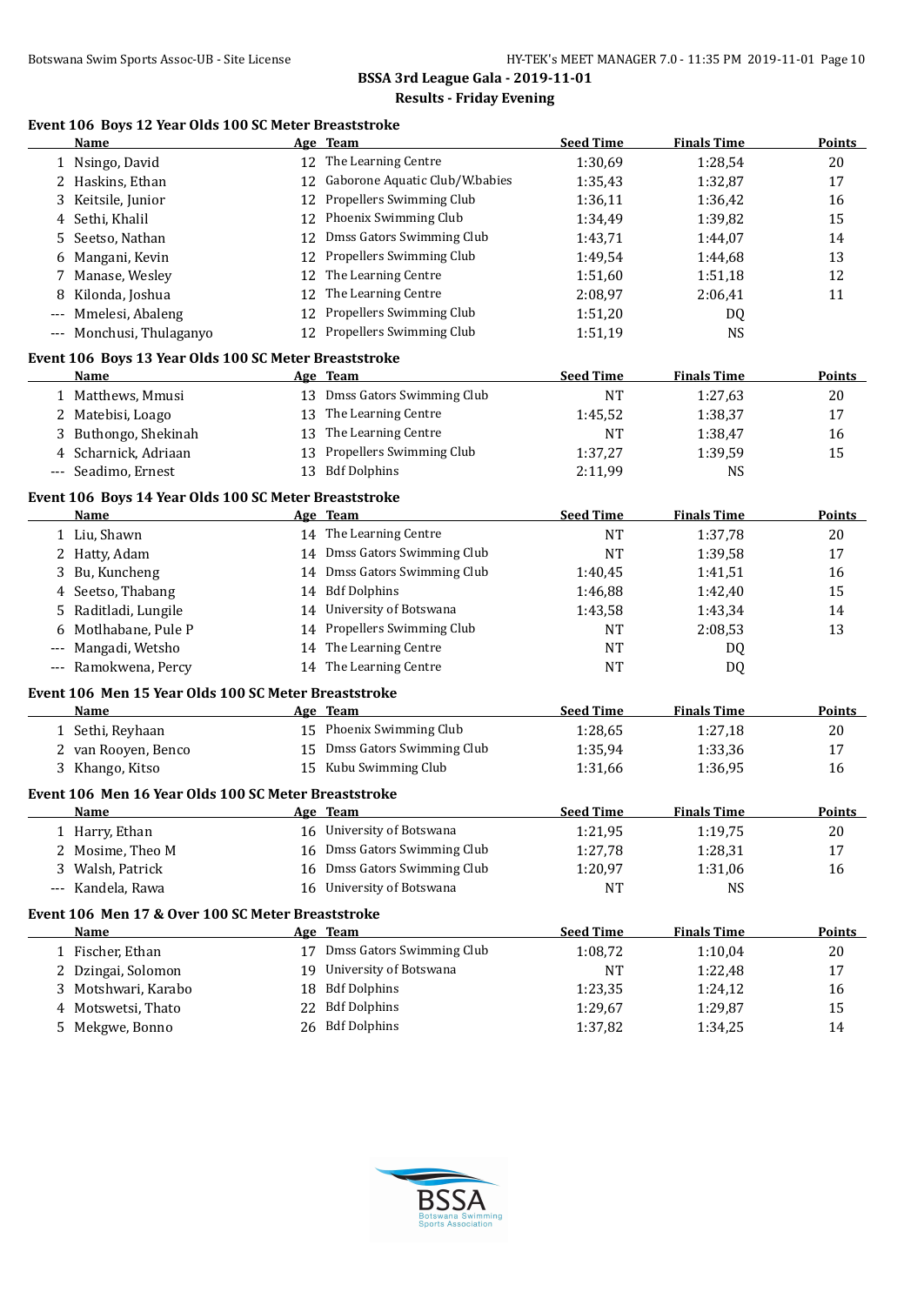## **(Event 106 Men 17 & Over 100 SC Meter Breaststroke)**

|    | (EVENT TOO MEN IT & OVER TOO SC METER DI CASISTIONE)<br>Name |    | Age Team                       | <b>Seed Time</b> | <b>Finals Time</b> | <b>Points</b>  |
|----|--------------------------------------------------------------|----|--------------------------------|------------------|--------------------|----------------|
|    | 6 Mokobi, Bokang                                             | 29 | <b>Bdf Dolphins</b>            | 1:38,59          | 1:39,34            | 13             |
|    | Matsake, Kutlwano                                            | 19 | <b>Bdf Dolphins</b>            | 1:36,93          | 1:39,65            | 12             |
| 8  | Samati, Onkagetse                                            | 32 | <b>Bdf Dolphins</b>            | 1:39,04          | 1:40,83            | 11             |
| 9  | Gabalebatse, Rodrick                                         | 23 | <b>Bdf Dolphins</b>            | 1:48,96          | 1:42,00            | 9              |
| 10 | Gotsilewame, Thato                                           | 28 | <b>Bdf Dolphins</b>            | 1:43,22          | 1:42,02            | 7              |
| 11 | Sebetwane, Watakapiwa                                        | 25 | <b>Bdf Dolphins</b>            | 1:38,82          | 1:42,52            | 6              |
| 12 | Matenge, Ndasiiwa                                            |    | 34 Bdf Dolphins                | 1:47,09          | 1:56,38            | 5              |
|    | Event 107 Girls 8 & Under 50 SC Meter Backstroke             |    |                                |                  |                    |                |
|    | Name                                                         |    | Age Team                       | <b>Seed Time</b> | <b>Finals Time</b> | Points         |
|    | Onyadile, Tuduetso                                           |    | Dmss Gators Swimming Club      | 55,62            | 55,18              | 20             |
| 2  | Mvududu, Joy                                                 | 8  | Propellers Swimming Club       | 54,72            | 56,04              | 17             |
| 3  | Morebodi. Maeva                                              | 8  | Propellers Swimming Club       | 54,24            | 57,74              | 16             |
| 4  | Kadzrirange, Stephanie                                       | 8  | Gaborone Aquatic Club/W.babies | 52,06            | 57,90              | 15             |
| 5. | Oagile-Motso, Phoebe                                         | 8  | University of Botswana         | <b>NT</b>        | 58,21              | 14             |
| 6  | Makandwa, Munatsi                                            | 8  | Gaborone Aquatic Club/W.babies | <b>NT</b>        | 1:01,52            | 13             |
|    | Thembe, Yashe                                                | 8  | Dmss Gators Swimming Club      | 1:11,17          | 1:02,53            | 12             |
| 8  | Onyadile, Boipelo                                            | 8  | Dmss Gators Swimming Club      | 1:03,73          | 1:02,89            | 11             |
| 9  | Lesedi, Leilani                                              | 8  | Dmss Gators Swimming Club      | 1:13,25          | 1:04,89            | 9              |
| 10 | Parker, Cala                                                 | 6  | Dmss Gators Swimming Club      | 1:01,46          | 1:05,39            | 7              |
| 11 | Tsara, Anesu                                                 |    | Dmss Gators Swimming Club      | 1:06,28          | 1:06,73            | 6              |
| 12 | Pabalinga, Reabetswe                                         |    | Dmss Gators Swimming Club      | 1:05,71          | 1:07,46            | 5              |
| 13 | Nkgau, Katso                                                 |    | Propellers Swimming Club       | 1:09.59          | 1:07,92            | 4              |
| 14 | Bvindi, Juanita                                              | 8  | Dmss Gators Swimming Club      | 1:00.84          | 1:10,17            | 3              |
| 15 | Sun, Yati                                                    |    | Dmss Gators Swimming Club      | <b>NT</b>        | 1:13,44            | $\overline{2}$ |
| 16 | Thomba, Wada                                                 |    | Dmss Gators Swimming Club      | 1:04,70          | 1:14,67            | $\mathbf{1}$   |
| 17 | Mokgalo, Ndapiwa L                                           | 8  | Gaborone Aquatic Club/W.babies | <b>NT</b>        | 1:15,48            |                |

#### **Event 107 Girls 9 Year Olds 50 SC Meter Backstroke**

|     | Name                  |   | Age Team                       | <b>Seed Time</b> | <b>Finals Time</b> | <b>Points</b> |
|-----|-----------------------|---|--------------------------------|------------------|--------------------|---------------|
|     | 1 Van Dyk, Dianè      | 9 | Dmss Gators Swimming Club      | NT               | 48,82              | 20            |
|     | 2 Pelotona, Arona     | 9 | Gaborone Aquatic Club/W.babies | 53,87            | 50,37              | 17            |
|     | 3 Chiweshe, Erykah K  | 9 | Phoenix Swimming Club          | NT               | 50,77              | 16            |
|     | 4 Kurewa, Nikita E    | 9 | Gaborone Aquatic Club/W.babies | 52,58            | 51,59              | 15            |
|     | 5 Ndwapi, Shato       | 9 | Propellers Swimming Club       | 50,47            | 52,01              | 14            |
|     | 6 Sudharshan, Tharsha | 9 | Propellers Swimming Club       | 53,14            | 52,31              | 13            |
|     | Minta, Nana           | 9 | Dmss Gators Swimming Club      | 57,58            | 53,35              | 12            |
| 8   | Kesiilwe, Kutlo       | 9 | Propellers Swimming Club       | 55,32            | 53,79              | 11            |
|     | Haitsma, Yande E      | 9 | Dmss Gators Swimming Club      | 57,11            | 54,13              | 9             |
| 10  | Dsouza, Megan         | 9 | Propellers Swimming Club       | 1:00,86          | 56,09              | 7             |
| 11  | Shaikh, Azra          | 9 | Kubu Swimming Club             | 1:00,25          | 57,73              | 6             |
| 12  | Boiteto, Sarona       | 9 | Gaborone Aquatic Club/W.babies | 1:06.39          | 58,93              | 5             |
| 13  | Hove, Thandi          | 9 | University of Botswana         | 1:11,55          | 59,89              | 4             |
| 14  | Koome, Waithera       | 9 | The Learning Centre            | 1:08,25          | 1:00,58            | 3             |
| 15  | Dingalo, Zarah        | 9 | Propellers Swimming Club       | 1:02,71          | 1:02,73            | 2             |
| 16  | Seadimo, Gorata       | 9 | <b>Bdf Dolphins</b>            | 57,18            | 1:05,92            |               |
| 17  | Wambiru, Aisha        | 9 | The Learning Centre            | 1:12,03          | 1:09,21            |               |
| --- | Segadika, Katlo       | 9 | University of Botswana         | 56,92            | DQ                 |               |
| --- | Gaopotlake, Leneo     | 9 | Dmss Gators Swimming Club      | NT               | <b>NS</b>          |               |
|     |                       |   |                                |                  |                    |               |

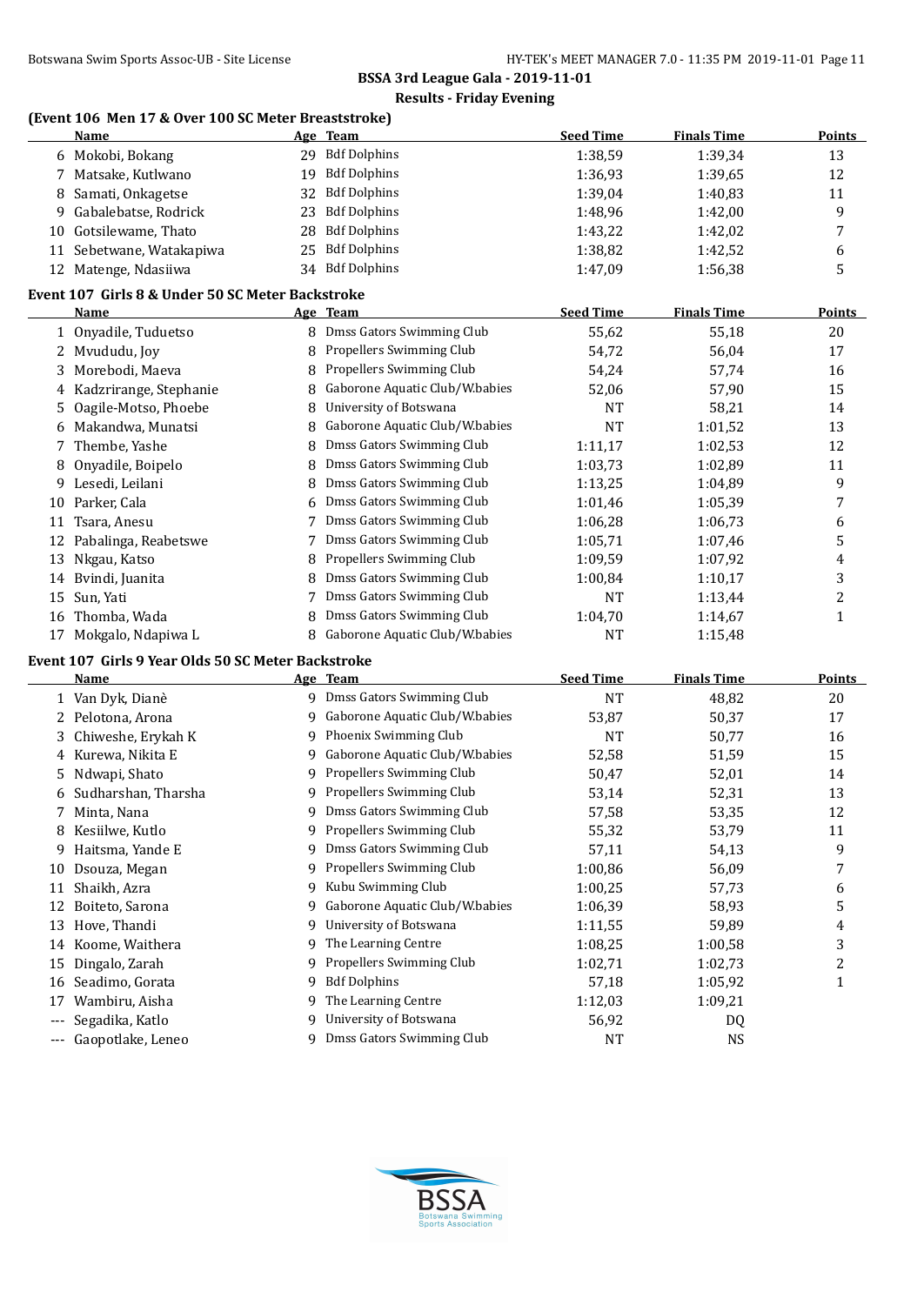#### **Event 107 Girls 10 Year Olds 50 SC Meter Backstroke**

|          | Name                                                |    | Age Team                       | <b>Seed Time</b> | <b>Finals Time</b> | <b>Points</b>  |
|----------|-----------------------------------------------------|----|--------------------------------|------------------|--------------------|----------------|
|          | 1 Chang, Yun-suh                                    |    | 10 Kubu Swimming Club          | 46,93            | 44,33              | 20             |
|          | 2 Saleshando, Melodi                                |    | 10 Propellers Swimming Club    | 47,61            | 44,48              | 17             |
| 3        | Molelowatladi, Realeboga                            | 10 | Gaborone Aquatic Club/W.babies | 47,43            | 46,25              | 16             |
|          | 4 Haskins, Camille                                  | 10 | Gaborone Aquatic Club/W.babies | 46,20            | 47,71              | 15             |
| 5.       | Makandwa, Tinodana                                  | 10 | Dmss Gators Swimming Club      | 54,77            | 49,26              | 14             |
| 6        | Meshack, Joy                                        | 10 | University of Botswana         | 51,97            | 50,63              | 13             |
|          | 7 Khan, Arriana                                     | 10 | Phoenix Swimming Club          | <b>NT</b>        | 51,95              | 12             |
| 8        | Mangana, Samantha                                   | 10 | Propellers Swimming Club       | 56,19            | 55,15              | 11             |
| 9        | Mojalemotho, Abale                                  | 10 | Propellers Swimming Club       | 58,57            | 55,74              | 9              |
| 10       | Chalashika, Resego                                  | 10 | Propellers Swimming Club       | 57,30            | 55,96              | 7              |
| 11       | Ramakoloi, Rorisang                                 | 10 | Propellers Swimming Club       | 1:03,89          | 56,71              | 6              |
| 12       | Marumo, Setho                                       | 10 | Dmss Gators Swimming Club      | 1:02,13          | 58,59              | 5              |
|          | 13 Lesedi, Noelani                                  | 10 | Dmss Gators Swimming Club      | 1:09,99          | 59,50              | 4              |
| 14       | Dobah, Aisha                                        | 10 | Kubu Swimming Club             | 1:01,09          | 1:00,63            | 3              |
|          | 15 Machona, Botlhe                                  |    | 10 Bdf Dolphins                | <b>NT</b>        | 1:07,23            | $\overline{c}$ |
|          | Event 107 Girls 11 Year Olds 50 SC Meter Backstroke |    |                                |                  |                    |                |
|          | <u>Name</u>                                         |    | Age Team                       | <b>Seed Time</b> | <b>Finals Time</b> | Points         |
|          | 1 Ingwe, Sally                                      |    | 11 Dmss Gators Swimming Club   | 48,12            | 47,46              | 20             |
|          | 2 Lombard, Izolde                                   |    | 11 Dmss Gators Swimming Club   | 49,86            | 50,59              | 17             |
| 3        | Seipone, Jessica                                    | 11 | Propellers Swimming Club       | 49,62            | 54,16              | 16             |
| 4        | Mapoka, Nozipho                                     | 11 | The Learning Centre            | <b>NT</b>        | 55,07              | 15             |
| 5.       | Ndzinge, Teto E                                     | 11 | Dmss Gators Swimming Club      | 57,75            | 58,13              | 14             |
| 6        | Ferguson, Damitta                                   | 11 | The Learning Centre            | 1:06,78          | 1:02,57            | 13             |
|          | Ngwato, Arona Amanda                                | 11 | Dmss Gators Swimming Club      | 1:13,60          | 1:11,12            | 12             |
| $---$    | Baleseng, Arefa                                     |    | 11 Bdf Dolphins                | 1:03,71          | <b>NS</b>          |                |
|          | Event 107 Girls 12 Year Olds 50 SC Meter Backstroke |    |                                |                  |                    |                |
|          | Name                                                |    | Age Team                       | <b>Seed Time</b> | <b>Finals Time</b> | <b>Points</b>  |
|          | 1 Harry, Kyra                                       | 12 | University of Botswana         | 41,01            | 39,20              | 20             |
| 2        | Chang, Ji-eun                                       | 12 | Kubu Swimming Club             | 42,29            | 40,92              | 17             |
| 3        | Tele, Phoebe                                        | 12 | The Learning Centre            | 42,47            | 41,01              | 16             |
| 4        | Visser, Tamica                                      | 12 | Dmss Gators Swimming Club      | 43,84            | 42,12              | 15             |
| 5        | Ramakoloi, Thata                                    | 12 | Propellers Swimming Club       | 43,23            | 44,54              | 14             |
| 6        | Lesaso, Aone                                        | 12 | The Learning Centre            | 47,58            | 47,39              | 13             |
|          | Wambiru, Angela                                     | 12 | The Learning Centre            | 48,58            | 47,76              | 12             |
|          | 8 Christmas, Luba                                   |    | 12 Phoenix Swimming Club       | 46,85            | 48,87              | 11             |
| 9        | Dichabeng, Larona                                   |    | Propellers Swimming Club       | 47,92            | 49,48              | 9              |
|          | 10 Zambane, Aone                                    | 12 | Dmss Gators Swimming Club      | 47,55            | 50,08              | 7              |
|          | 11 Nkoni, Lara                                      | 12 | Dmss Gators Swimming Club      | 53,30            | 50,80              | 6              |
| 12       | Nkgau, Tanu                                         | 12 | Propellers Swimming Club       | 50,68            | 51,48              | 5              |
| 13       | Munyuki, Kudzai                                     | 12 | Propellers Swimming Club       | 52,78            | 53,35              | 4              |
| 14       | Mosetlha, Wanano                                    | 12 | Dmss Gators Swimming Club      | 56,06            | 57,43              | 3              |
| 15       | McIntyre, Isabella                                  | 12 | The Learning Centre            | 55,74            | 57,88              | 2              |
| 16       | Lekoko, Rorisang                                    | 12 | The Learning Centre            | 56,47            | 59,98              | 1              |
| $\cdots$ | Motlhagodi, Abaleng                                 | 12 | Propellers Swimming Club       | 59,66            | <b>NS</b>          |                |
| ---      | Mmelesi, Marang                                     |    | 12 Dmss Gators Swimming Club   | 55,81            | <b>NS</b>          |                |

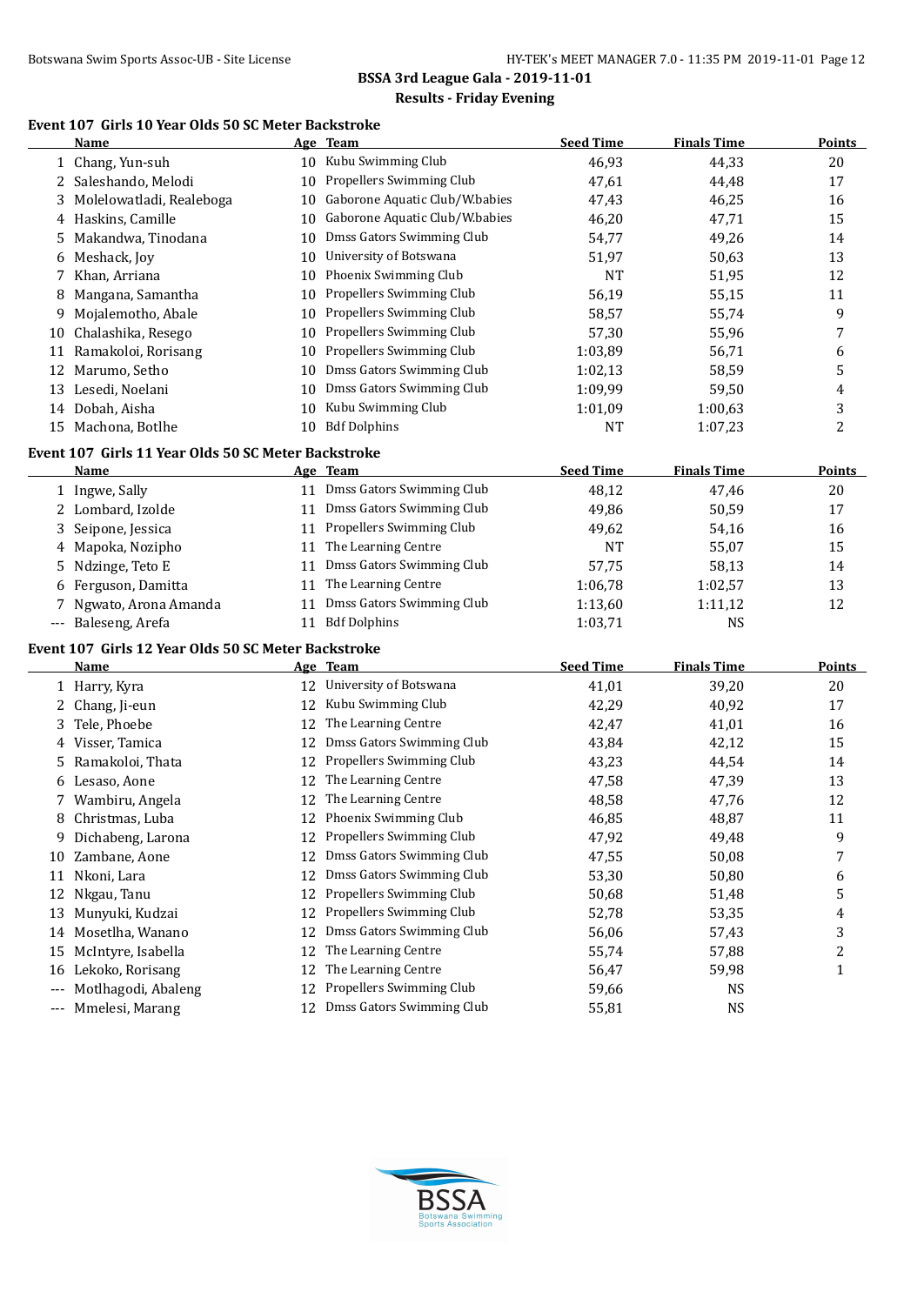#### **Event 107 Girls 13 Year Olds 50 SC Meter Backstroke**

|                     | Name                                                            |    | Age Team                       | <b>Seed Time</b> | <b>Finals Time</b> | <b>Points</b> |
|---------------------|-----------------------------------------------------------------|----|--------------------------------|------------------|--------------------|---------------|
|                     | 1 Kiragu, Mariam                                                |    | 13 Dmss Gators Swimming Club   | 37,79            | 38,14              | 20            |
|                     | 2 Khama, Warona                                                 | 13 | Kubu Swimming Club             | 43,40            | 44,64              | 17            |
| 3                   | Saleshando, Oratile                                             | 13 | Propellers Swimming Club       | 45,12            | 44,92              | 16            |
|                     | 4 Zondagh, Lienke                                               | 13 | Dmss Gators Swimming Club      | 44,78            | 45,37              | 15            |
| 5                   | Khango, Thobo                                                   | 13 | Kubu Swimming Club             | 47,28            | 48,21              | 14            |
| 6                   | Muzila, Lelani                                                  | 13 | Dmss Gators Swimming Club      | 45,97            | 48,27              | 13            |
| 7                   | Hatty, Leah                                                     | 13 | Dmss Gators Swimming Club      | <b>NT</b>        | 52,61              | 12            |
| 8                   | Khan, Mahira                                                    | 13 | Phoenix Swimming Club          | <b>NT</b>        | 55,39              | 11            |
| 9                   | Ketsano, Manno                                                  | 13 | Kubu Swimming Club             | 55,53            | 57,57              | 9             |
| 10                  | Munyuki, Thobeka                                                | 13 | Propellers Swimming Club       | 1:01,27          | 1:00,72            | 7             |
| $\qquad \qquad - -$ | Macheng, Khethiwe                                               | 13 | University of Botswana         | 47,99            | <b>NS</b>          |               |
|                     | Event 107 Girls 14 Year Olds 50 SC Meter Backstroke             |    |                                |                  |                    |               |
|                     | Name                                                            |    | Age Team                       | <b>Seed Time</b> | <b>Finals Time</b> | <b>Points</b> |
|                     | 1 Mosetlha, Chawada                                             |    | 14 Dmss Gators Swimming Club   | 43,26            | 44,79              | 20            |
|                     | 2 Rajesh, Kuhu                                                  |    | 14 The Learning Centre         | <b>NT</b>        | 46,99              | 17            |
|                     | 3 Ngwato, Ame Samantha                                          |    | 14 Dmss Gators Swimming Club   | 53,26            | 53,82              | 16            |
|                     | 4 Hatty, Cara                                                   |    | 14 Dmss Gators Swimming Club   | <b>NT</b>        | 57,57              | 15            |
|                     | Event 107 Women 15 Year Olds 50 SC Meter Backstroke             |    |                                |                  |                    |               |
|                     | Name                                                            |    | Age Team                       | <b>Seed Time</b> | <b>Finals Time</b> | <b>Points</b> |
|                     | 1 Matthews, Tselane                                             |    | 15 Dmss Gators Swimming Club   | 34,21            | 33,29              | 20            |
|                     | 2 Egner, Maxine                                                 |    | 15 Dmss Gators Swimming Club   | 36,58            | 35,66              | 17            |
|                     | 3 Hughes, Naya                                                  | 15 | Dmss Gators Swimming Club      | 38,38            | 37,39              | 16            |
|                     | 4 Egner, Adina                                                  | 15 | Dmss Gators Swimming Club      | 40,60            | 40,40              | 15            |
|                     | 5 Ramorobjwa, Naledi                                            | 15 | Dmss Gators Swimming Club      | 45,33            | 44,55              | 14            |
|                     | --- Mokgatle, Yaone                                             |    | 15 Dmss Gators Swimming Club   | 38,49            | <b>NS</b>          |               |
|                     | Event 107 Women 16 Year Olds 50 SC Meter Backstroke             |    |                                |                  |                    |               |
|                     | Name                                                            |    | Age Team                       | <b>Seed Time</b> | <b>Finals Time</b> | <b>Points</b> |
|                     | 1 Jobe, Hannah                                                  |    | 16 Dmss Gators Swimming Club   | 36,20            | 37,23              | 20            |
|                     |                                                                 |    |                                |                  |                    |               |
|                     | Event 107 Women 17 & Over 50 SC Meter Backstroke<br><b>Name</b> |    | Age Team                       | <b>Seed Time</b> | <b>Finals Time</b> | <b>Points</b> |
|                     | 1 Jones, Amy                                                    |    | 17 Dmss Gators Swimming Club   | 39,55            | 39,66              | 20            |
|                     | 2 van Rooyen, Leone                                             |    | 17 Dmss Gators Swimming Club   | 39,01            | 40,05              | 17            |
|                     | 3 Lai, Sheng ya                                                 |    | 19 Dmss Gators Swimming Club   | <b>NT</b>        | 1:11,72            | 16            |
|                     |                                                                 |    |                                |                  |                    |               |
|                     | Event 108 Boys 8 & Under 50 SC Meter Backstroke                 |    |                                |                  |                    |               |
|                     | <u>Name</u>                                                     |    | Age Team                       | <b>Seed Time</b> | <b>Finals Time</b> | <u>Points</u> |
|                     | 1 Bakwena, Leruo                                                |    | 8 Propellers Swimming Club     | 59,35            | 55,73              | 20            |
|                     | 2 Akanyang, Ata                                                 |    | Gaborone Aquatic Club/W.babies | NT               | 59,76              | 17            |
| 3                   | Seetso, Kago                                                    | 8  | <b>Bdf Dolphins</b>            | 1:05,45          | 1:00,71            | 16            |
| 4                   | Molefe, Leago                                                   | 8  | University of Botswana         | 57,24            | 1:02,07            | 15            |
| 5                   | Masire, Basimane                                                | 8  | Gaborone Aquatic Club/W.babies | NT               | 1:02,08            | 14            |
| 6                   | Ferguson, Theo                                                  | 8  | Dmss Gators Swimming Club      | 1:11,30          | 1:04,32            | 13            |
| 7                   | Van Dyk, De Vrye                                                | 7  | Dmss Gators Swimming Club      | NT               | 1:05,11            | 12            |
| 8                   | Ramakoloi, Teto                                                 | 7  | Propellers Swimming Club       | 1:35,01          | 1:18,57            | 11            |
|                     | Joseph, Thabang                                                 | 8  | University of Botswana         | 57,23            | DQ                 |               |
|                     | Chilisa, Jerome                                                 | 8  | Dmss Gators Swimming Club      | NT               | <b>NS</b>          |               |

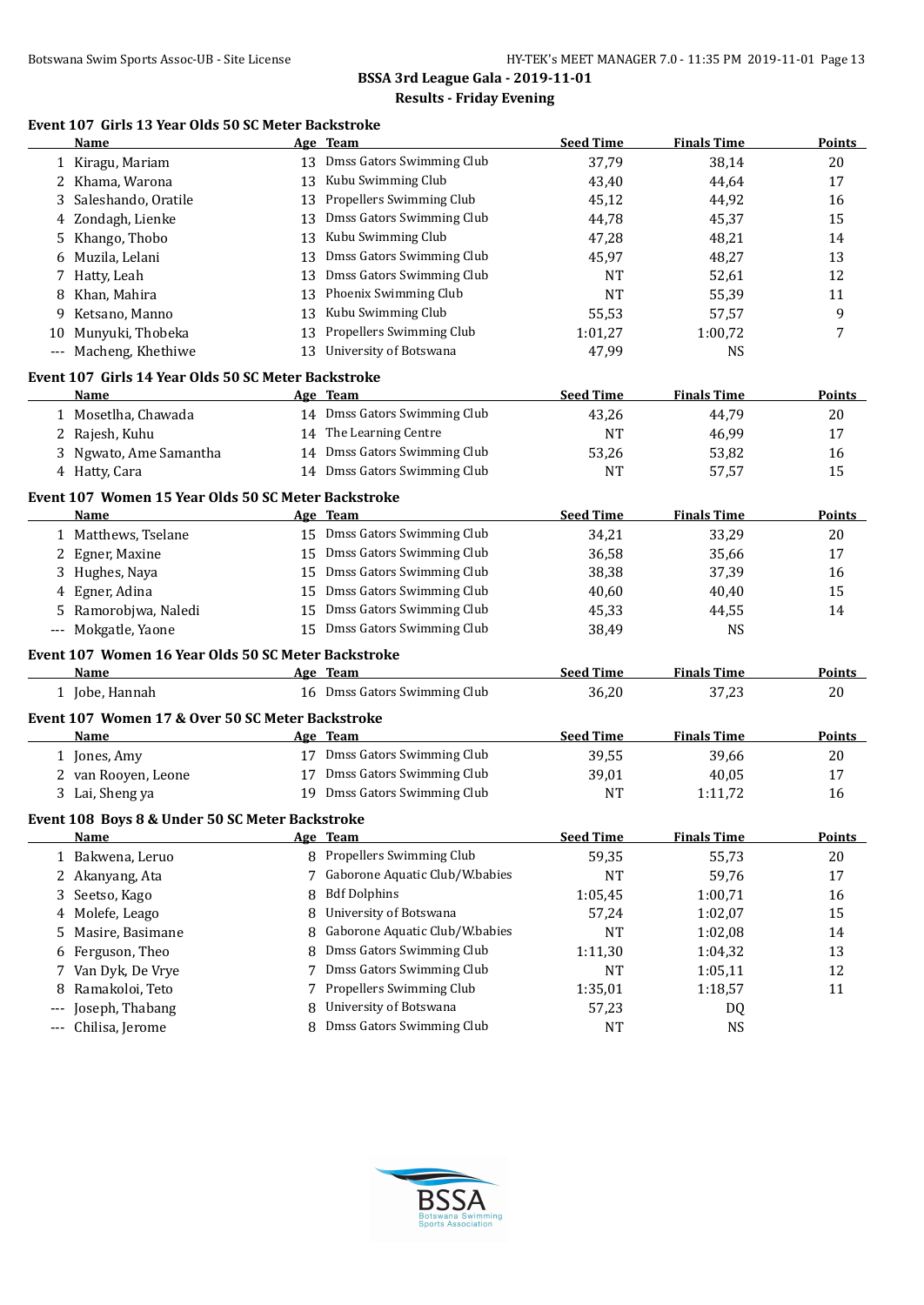#### **Event 108 Boys 9 Year Olds 50 SC Meter Backstroke**

|                   | Name                                               |    | Age Team                          | <b>Seed Time</b> | <b>Finals Time</b> | <b>Points</b> |
|-------------------|----------------------------------------------------|----|-----------------------------------|------------------|--------------------|---------------|
|                   | 1 Modirelabangwe, Tema                             |    | 9 Gaborone Aquatic Club/W.babies  | 46,52            | 48,57              | 20            |
|                   | 2 Nthomiwa, Wapego                                 | 9  | University of Botswana            | <b>NT</b>        | 57,10              | 17            |
|                   | 3 Mmelesi, Amantle                                 | 9  | Propellers Swimming Club          | 1:03,97          | 1:02,67            | 16            |
|                   | --- Walsh, Rory                                    | 9  | Dmss Gators Swimming Club         | 56,16            | <b>NS</b>          |               |
|                   | Event 108 Boys 10 Year Olds 50 SC Meter Backstroke |    |                                   |                  |                    |               |
|                   | Name                                               |    | Age Team                          | <b>Seed Time</b> | <b>Finals Time</b> | Points        |
|                   | 1 Rapson, Zacharey                                 | 10 | The Learning Centre               | <b>NT</b>        | 44,12              | 20            |
|                   | 2 Mothelesi, Otsile                                | 10 | Phoenix Swimming Club             | 50,28            | 48,64              | 17            |
| 3                 | Scharnick, Christiaan                              | 10 | Propellers Swimming Club          | 56,56            | 54,11              | 16            |
|                   | 4 Khango, Letshego                                 | 10 | Kubu Swimming Club                | 51,00            | 54,42              | 15            |
| 5.                | Dichabeng, Keone J                                 | 10 | Propellers Swimming Club          | 1:01,74          | 58,94              | 14            |
| 6                 | Ntsimako, Katlo                                    | 10 | Propellers Swimming Club          | NT               | 1:09,26            | 13            |
| 7                 | Matsetse, Temo                                     | 10 | Propellers Swimming Club          | <b>NT</b>        | 1:09,71            | 12            |
| 8                 | Maano, Charles                                     | 10 | Propellers Swimming Club          | <b>NT</b>        | 1:09,72            | 11            |
|                   |                                                    |    |                                   |                  |                    |               |
|                   | Event 108 Boys 11 Year Olds 50 SC Meter Backstroke |    |                                   |                  |                    |               |
|                   | <b>Name</b>                                        |    | Age Team                          | <b>Seed Time</b> | <b>Finals Time</b> | <b>Points</b> |
|                   | 1 Garmroudi, Yusurf                                |    | 11 Gaborone Aquatic Club/W.babies | 38,91            | 40,17              | 20            |
| 2                 | Khonat, Rayhan                                     | 11 | Phoenix Swimming Club             | 38,31            | 40,25              | 17            |
| 3                 | Bandy, James                                       | 11 | Kubu Swimming Club                | 44,22            | 45,29              | 16            |
| 4                 | Modirelabangwe, Legakwa                            | 11 | Gaborone Aquatic Club/W.babies    | 47,77            | 47,94              | 15            |
| 5.                | Moloi, Lethabo                                     | 11 | Gaborone Aquatic Club/W.babies    | <b>NT</b>        | 48,06              | 14            |
| 6                 | Hamilton, Cain                                     | 11 | Kubu Swimming Club                | 48,93            | 49,21              | 13            |
| 7                 | Khan, Zeeshan                                      | 11 | Phoenix Swimming Club             | 54,48            | 51,59              | 12            |
| 8                 | Chiweshe, Luyando E                                | 11 | Phoenix Swimming Club             | <b>NT</b>        | 52,35              | 11            |
| 9                 | Kgengwenyane, Lentle                               | 11 | The Learning Centre               | 52,66            | 54,85              | 9             |
|                   | 10 Dzingai, Botlhe                                 | 11 | University of Botswana            | 55,10            | 58,48              | 7             |
| 11                | Morebodi, Theo                                     | 11 | Propellers Swimming Club          | 1:01,01          | 1:01,07            | 6             |
| 12                | Kadzirange, Tatenda                                | 11 | Gaborone Aquatic Club/W.babies    | 55,05            | 1:01,83            | 5             |
|                   | Mwangi, Dean                                       | 11 | Dmss Gators Swimming Club         | 48,32            | DQ                 |               |
|                   | --- Matthews, Lebone                               |    | 11 Dmss Gators Swimming Club      | 55,49            | <b>NS</b>          |               |
|                   | Event 108 Boys 12 Year Olds 50 SC Meter Backstroke |    |                                   |                  |                    |               |
|                   | Name                                               |    | Age Team                          | <b>Seed Time</b> | <b>Finals Time</b> | <b>Points</b> |
|                   | 1 Haskins, Ethan                                   |    | 12 Gaborone Aquatic Club/W.babies | 39,09            | 38,45              | 20            |
|                   | 2 Keitsile, Junior                                 | 12 | Propellers Swimming Club          | 39,75            | 39,40              | 17            |
|                   | 3 Mmelesi, Abaleng                                 |    | 12 Propellers Swimming Club       | 41,38            | 40,85              | 16            |
| $\overline{4}$    | Seetso, Nathan                                     | 12 | Dmss Gators Swimming Club         | 42,87            | 42,04              | 15            |
| 5.                | Sethi, Khalil                                      | 12 | Phoenix Swimming Club             | 48,78            | 45,70              | 14            |
| 6                 | Mangani, Kevin                                     | 12 | Propellers Swimming Club          | 45,68            | 46,40              | 13            |
| 7                 | Mulale, Eleriwe                                    | 12 | University of Botswana            | 1:00,15          | 52,20              | 12            |
| 8                 | Manase, Wesley                                     | 12 | The Learning Centre               | 54,07            | 55,51              | 11            |
| 9                 | Kilonda, Joshua                                    | 12 | The Learning Centre               | 1:06,79          | 1:04,09            | 9             |
| $\qquad \qquad -$ | Nsingo, David                                      | 12 | The Learning Centre               | 39,39            | DQ                 |               |
| ---               | Monchusi, Thulaganyo                               | 12 | Propellers Swimming Club          | 48,60            | <b>NS</b>          |               |
|                   | Event 108 Boys 13 Year Olds 50 SC Meter Backstroke |    |                                   |                  |                    |               |
|                   | <u>Name</u>                                        |    | Age Team                          | <b>Seed Time</b> | <b>Finals Time</b> | <b>Points</b> |
|                   | 1 Matthews, Mmusi                                  |    | 13 Dmss Gators Swimming Club      | $\rm{NT}$        | 35,71              | 20            |
|                   |                                                    |    |                                   |                  |                    |               |